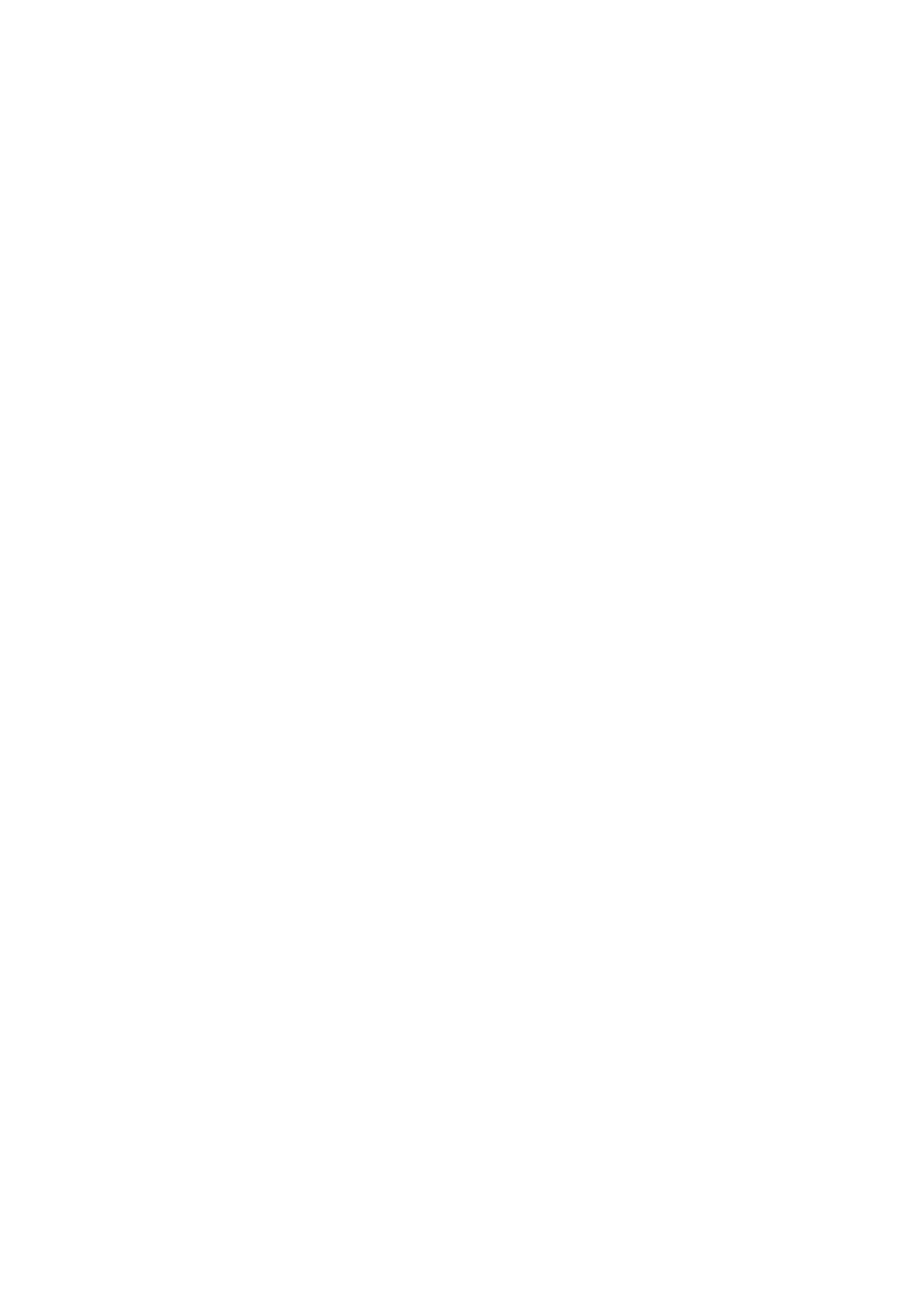# **Introduction**

# **The Public Interest Advocacy Centre**

The Public Interest Advocacy Centre (**PIAC**) is an independent, non-profit law and policy organisation that seeks to promote a just and democratic society by making strategic interventions on public interest issues.

PIAC identifies public interest issues and, where possible and appropriate, works co-operatively with other organisations to advocate for individuals and groups affected. In making strategic interventions on public interest issues PIAC seeks to:

- expose unjust or unsafe practices, deficient laws or policies;
- promote accountable, transparent and responsive government;
- encourage, influence and inform public debate;
- promote the development of law—both statutory and common—that reflects the public interest; and
- develop community organisations to pursue the interests of the communitiesthey represent.

Established in July 1982 as an initiative of the Law Foundation of New South Wales, with support from the NSW Legal Aid Commission, PIAC was the first, and remains the only broadly based public interest legal centre in Australia. Financial support for PIAC comes primarily from the NSW Public Purpose Fund and the Commonwealth and State Community Legal Services Program. PIAC also receives funding from the NSW Government Department of Water and Energy for its work on utilities, and from Allens Arthur Robinson for its Indigenous Justice Program. PIAC also generatesincome from project and case grants, seminars, consultancy fees, donations and recovery of costs in legal actions.

# **PIAC's Expertise in Privacy Law**

PIAC has a long history of interest in, and concern about, the appropriate protection of privacy rights within both the public and private sectors. PIAC has been a strong advocate for the protection of the privacy rights of Australians, particularly the rights of individual Australians to control their personal information and to be free of excessive intrusions. PIAC's work as a consumer advocacy organisation, particularly in relation to health matters, has required PIAC to consider privacy issues because they are frequently a matter of concern to many people who contact the Centre.

In recent years, PIAC has provided legal advice and assistance to clientsin a number of mattersinvolving alleged breaches of the Privacy and Personal Information Protection Act 1998 (NSW) (**the PPIP Act**) and the Privacy Act 1988 (Cth) (**the Privacy Act**). In 2006, PIAC represented the respondent in Director General, NSW Department of Education and Training v MT [2006] NSWCA 270, a landmark case concerning the interpretation of several key provisions of the PPIP Act. In another matter, currently before the Office of the Privacy Commissioner (**OPC**) PIAC isrepresenting a former Villawood detainee whose personal information was allegedly inappropriately disclosed to the media.

PIAC has played a leading role in privacy debates in Australia in recent years, contributing to a number of inquiries and reviews at the national and state level. Recent submissions by PIAC have addressed the privacy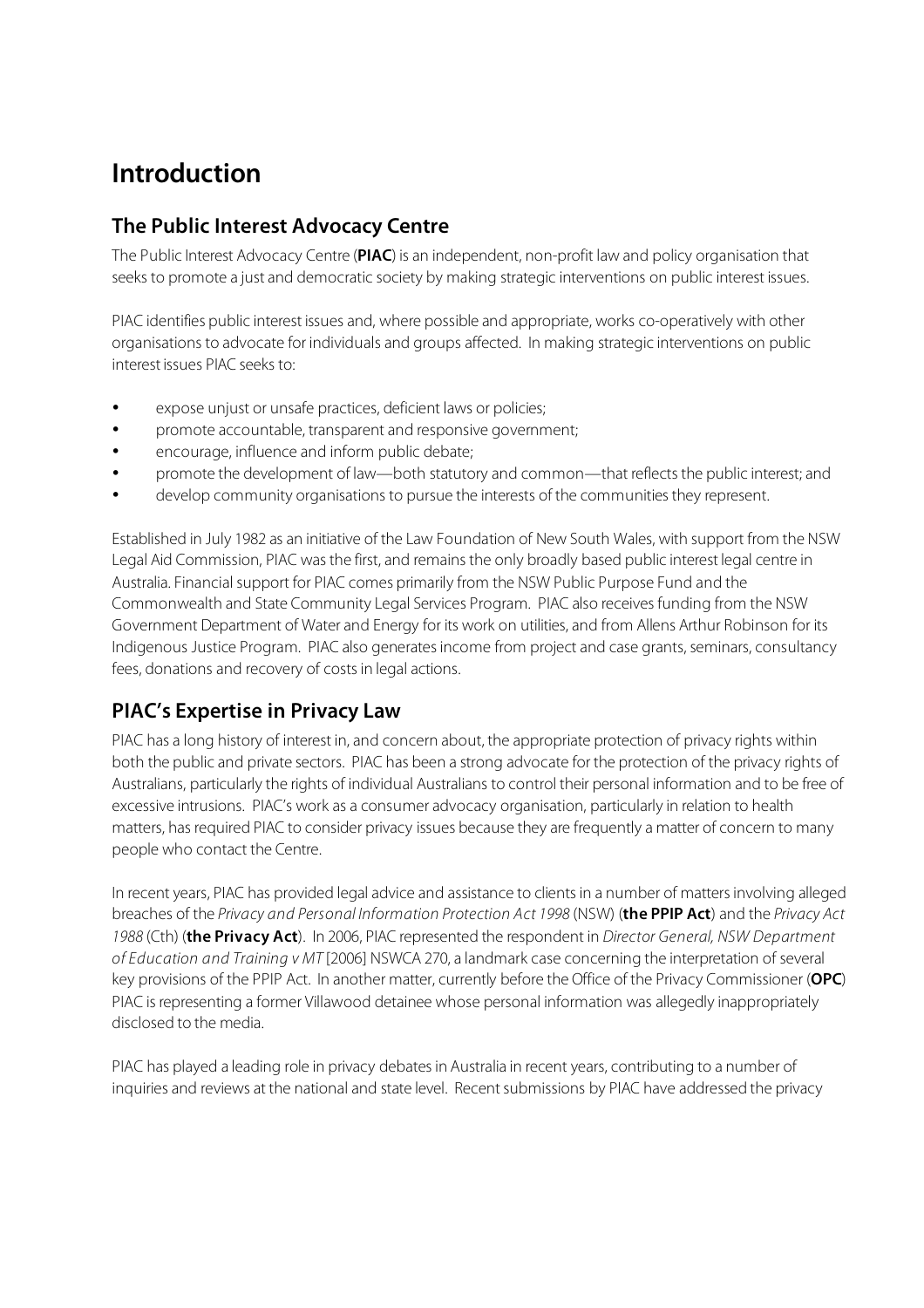implications of the proposed Health and Social Services Access Card<sup>1</sup>, and the proposal by the Australian Bureau of Statisticsto implement a longitudinal study in the population census (a proposal requiring capacity to data match over time).<sup>2</sup> In October 2007, PIAC made a submission to the first Consultation Paper in the current reference from the New South Wales Law Reform Commission (**NSW LRC**), Consultation Paper 1 – Invasion of Privacy.<sup>3</sup> In December 2007, PIAC made a submission in response to DP72: Review of Australian Privacy Law, as part of the reference on privacy being conducted by the Australian Law Reform Commission (**ALRC**).

PIAC Chief Executive Officer, Robin Banks, is a member of the Privacy Advisory Committee (**PAC**), which provides strategic advice to the Federal Privacy Commissioner on privacy issues and the protection of personal information.

### **The NSW Law Reform Commission Privacy Reference**

PIAC commends the NSW LRC on its Consultation Paper 3: Privacy Legislation in New South Wales (**the Consultation Paper**), which provides an important analysis of the operation of privacy law in NSW.

PIAC welcomes the opportunity to provide this submission in response to most aspects of that discussion paper.

 $\overline{a}$ 

Public Interest Advocacy Centre, Health and Social Services Access Card: Submission to Access Card Consumer and Privacy Taskforce, Discussion Paper (2006); Public Interest Advocacy Centre, Access Card Proposal Still Fails Public Interest Test: Comment on the Exposure Drafts of the Access Card Legislation (2007).

Public Interest Advocacy Centre, Submission to the Australian Bureau of Statistics on Enhancing the Population Census: Developing a Longitudinal View (2005).

Public Interest Advocacy Centre, Matching Rights with Remedies: a statutory cause of action for invasion of privacy, Submission to the NSW Law Reform Commission on Consultation Paper 1 – Invasion of Privacy (2007).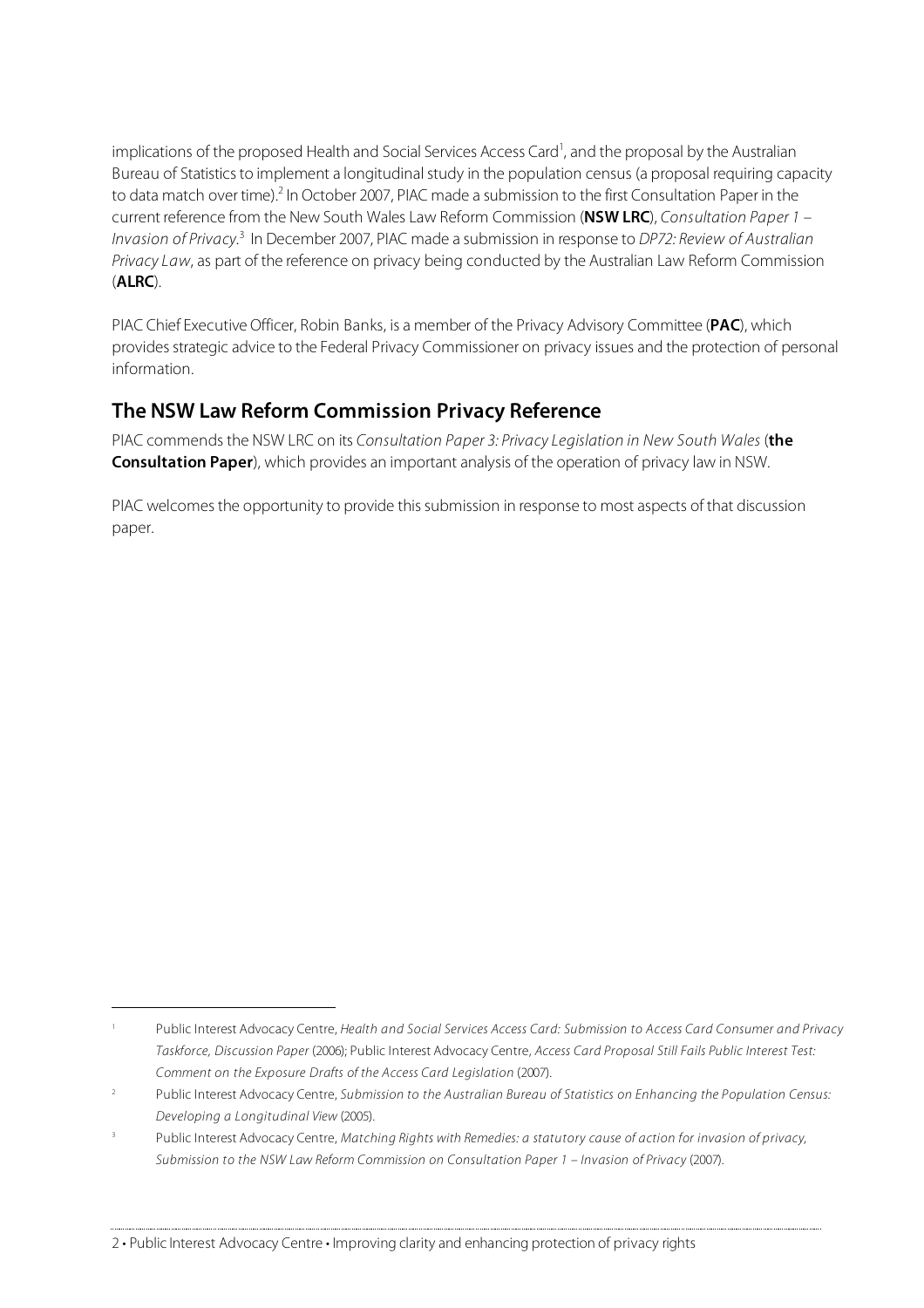# **Chapter 1**

### **Proposal 1: Reforms of NSW privacy lawsshould aim to achieve national uniformity**

PIAC supports this proposal and urges the NSW Law Reform Commission to seek to achieve uniformity in respect of the key elements of privacy law, particularly:

the privacy principles:

 $\overline{a}$ 

- extent of coverage of personal information;
- the process for dealing with allegations of breach of privacy, in terms of internal and external review processes, remedies, etc;
- the availability of damages for breaches of privacy.

#### **Proposal 2: NSW should co-operate with the Commonwealth in the development of privacy principles that are capable of application in all NSW privacy legislation**

As noted above in response to Proposal 1, PIAC supports the adoption of a single set of privacy principles that are capable of application in all NSW and Federal privacy legislation. Further, PIAC supportsthe proposal that the NSW Government co-operate with the Commonwealth in the development of privacy principles.

#### **Proposal 3: New South Waleslegislation should only apply to the handling of personal information by public sector agencies.**

PIAC generally supports Proposal 3 as part of the goal of achieving national uniformity and removal of duplication and confusion about State and Commonwealth privacy laws.

However, PIAC believesthat NSW should not repeal its current privacy legislation unless and until Commonwealth privacy legislation coversthe whole field of privacy protection. The recent Australian Law Reform Commission (ALRC) report, For Your Information: Australian Privacy Law and Practice (**For Your Information**), recommends the amendment of the Commonwealth Privacy Act to remove the small business exemption from the Privacy Act.<sup>4</sup> PIAC strongly supports this proposal. PIAC submits that, in particular, those provisions of the PPIP Act that relate to the private sector not be repealed until the Privacy Act appliesto all of the private sector, regardless of the size of the enterprise.

PIAC is also concerned about the resources available to the Commonwealth Privacy Commissioner to deal with complaints and enquiries currently dealt with under the PPIP Act. If the NSW privacy legislation covers only the public sector, PIAC is particularly concerned about the extra burden on the Commonwealth Privacy Commission in dealing with complaints about breaches of the privacy principles with regard to health information. PIAC recommends that consideration be given to use the existing state-based medical registration and health complaint processesto deal with such complaints.

PIAC submits there is a particular need to address the problem that if access to medical records is denied to a health consumer, the timeframes of the complaints processes for both NSW and Commonwealth jurisdictions are inappropriate for the timely resolution of such complaints. Consumers who wish to access their medical records usually do so for a purpose and that purpose is usually related to the immediate state of their health. The timeframe of an average privacy complaint—often several months—is not appropriate for someone who urgently seeks access to their records and is refused.

<sup>4</sup> Australian Law Reform Commission, For Your Information: Australian Privacy Law and Practice. Report 108 (2008) 53.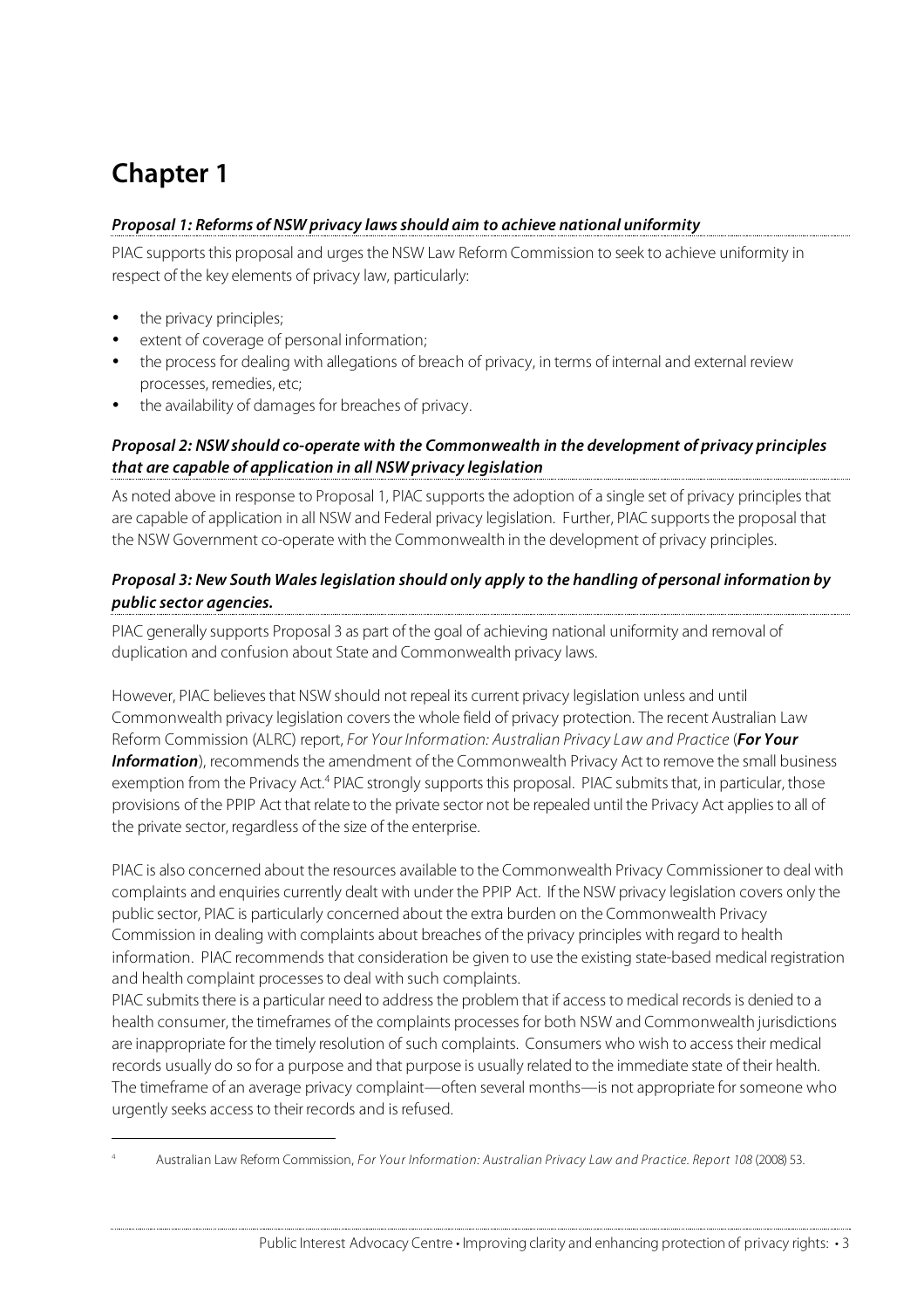A possible solution isto have complaints of breaches of privacy principles by registered health practitioners dealt with by the various health professional boards such as the Medical Board and the Health Care Complaints Commission (HCCC). The ALRC in For Your Information recommends that the Privacy Act be amended to enable the Privacy Commissioner to delegate all or any of his or her powersin relation to complaint handling to a state or territory authority.<sup>5</sup> In respect of health privacy matters in NSW that would mean referral to the HCCC.

In its submission to the Australian Law Reform Commission (ALRC) Review of Australian Privacy Laws<sup>6</sup>, PIAC supported this proposition.<sup>7</sup> PIAC however stated that:

Consideration needs to be given to ensure that there are consistent approaches to complaint handling, including timing and resources across all jurisdictions. It would be unfortunate if delegation to achieve the benefit of local complaint resolution resulted in differential standards of response and assistance between different states and territories. 8

This remains PIAC's position.

PIAC suggests that another way to achieve the same end would be to make breach of privacy law matters for disciplinary proceedings under the various medical registration legislation. In all of the NSW legislation establishing the various registration boards there is a definition of 'unsatisfactory professional conduct'. For example, section 36 of the Medical Practice Act 1992 (NSW) sets out various transgressions by medical practitionersthat could lead to a finding of 'unsatisfactory professional conduct'. These include breaches of various statutory provisions, including offences under various Commonwealth and State legislation and failure to comply with medical practice regulations. Failure to comply with obligations under the privacy principles could and should be added to thislist. This would emphasise the importance of adherence of privacy principles, asserious breaches could lead to disciplinary proceedings against a health professional.

For situations were there are less serious breaches of professional standards of conduct, the Health Care Complaints Act 1993 (NSW) makes provision for complaints to be resolved outside the investigation process. Resort to dealing with complaints in this manner should lead to a faster resolution of less complex disputes regarding access to health records.

PIAC notes that a proposal to establish a national registry for all health practitioners has been through the Council of Australian Governments (**COAG**) and the Commonwealth is currently consulting with stakeholders and the public on the structure of future national regimes for health registration, complaints and disciplinary proceedings. PIAC submits that a requirement to comply with privacy principles should be part of any future national code of mandatory conduct applying to all health professionals.

### **Issue 1: Impediments to information sharing and their resolution**

The potential for privacy laws to create unnecessary and inappropriate barriersto information sharing is very real and is a potential that has already been realised in many contexts. PIAC, through its work with homeless

 <sup>5</sup> Ibid, chapter 49.

<sup>6</sup> Australian Law Reform Commission, Review of Australian Privacy Laws DP 72 (2007).

Anne Mainsbridge with Robin Banks, Resurrecting the Rights to Privacy: Response to Australian Law Reform Commission Discussion Paper 72: Review of Australian Privacy Law (2007) 91.

Ibid, 91.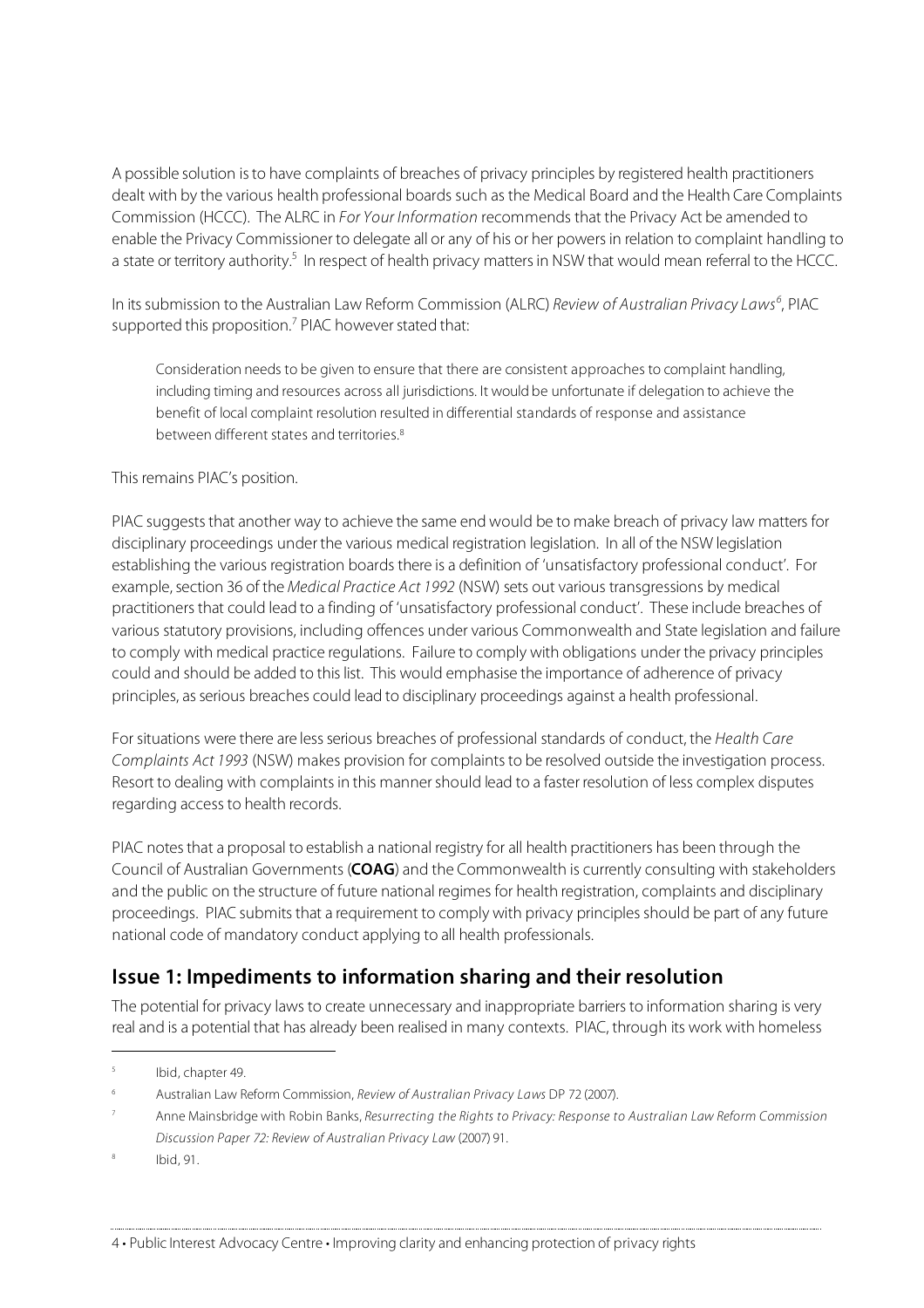people and agencies that support homeless people, is concerned that agencies may inadvertently breach privacy laws when they are seeking to co-ordinate service delivery and ensure some of the most vulnerable in the community don't fall through the cracks. While mechanisms may exist that permit services to share information under approved protocols, these mechanisms are not well understood nor are there sufficient supports available to poorly resourced community organisations to effectively develop and implement such protocols.

Another aspect of this issue is the use of personal information for social research undertaken in the course of public interest work. PIAC, along with many other community organisations, undertakes social research that often includesthe collection of personal information for use in analysis of legal and othersocial justice or human rights problems. While universities undertaking human research have accessto appropriate ethics clearance processes, these are not available to either community organisations, nor to government agencies that hold data and may seek to engage consultants to analyse that data. Mechanisms are needed to ensure effective and efficient review of research proposalsto ensure that privacy is protected while social and other forms of research are enabled.

PIAC recommends that consideration be given to enhancing the capacity of the Privacy Commissioner's office to enable:

- improved communication of mechanisms available to develop information-sharing protocols;
- the provision of support to community organisations to develop appropriate, privacy compliant information sharing protocols;
- timely review and authorisation of research being undertaken outside universities.

One further aspect of the potential for privacy laws to have adverse impactsis where there is a requirement that documents containing personal information be destroyed. As PIAC noted in itsresponsesto the ALRC, its work in the area of Stolen Wages highlights the importance of records being retained. The issue in short is that between 1900 and 1969 monies were withheld from Aboriginal people in NSW and were supposed to be paid into trust funds held by the NSW Government. Aboriginal people were also supposed to be paid 'pocket money' by employers. Many Aboriginal people were not paid pocket money and money was either not paid into trust, the trust monies were improperly paid out or they have remained in trust to this day. PIAC has been active in seeking repayment of all of the monies owed to Aboriginal people affected by thisrequirement. Since the establishment of the Aboriginal Trust Fund Repayment Scheme in 2005, PIAC has been assisting claimants in respect of their claims for repayment. Both prior to and since the establishment of the Scheme it has been clear that there was a serious failure of record keeping that is now precluding claimants from being successful in their claims. These failures occurred both within government agencies and non-government organisations with whom Aboriginal children were placed. The destruction of records either deliberately or inadvertently means that more than 60% of claimants are unsuccessful as the scheme requires evidence of the trust monies.

It is vital that privacy laws requiring destruction of personal information not result in future legal claims failing for lack of evidence. While Government generally has requirements to retain records under state archive laws, this is not necessarily true of other entities. PIAC urges that the NSW Law Reform Commission consider what mechanisms may be suitable to ensure that personal information records are not destroyed where such destruction may result in loss of important documents either for future research or future legal purposes.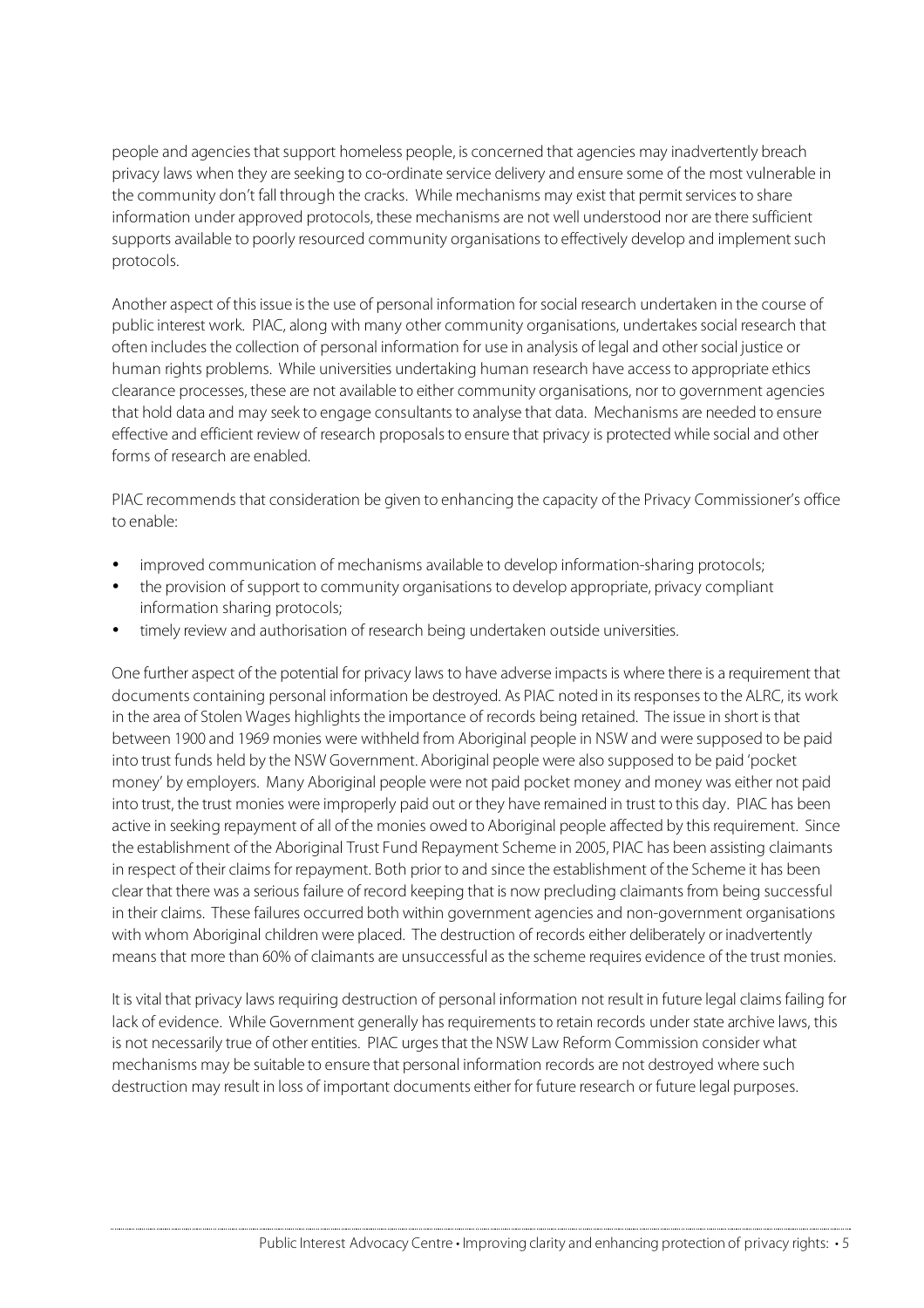# **Issue 2: Adequacy of criminal sanctions provisions**

Given that the criminal sanctions provisions of the PPIP Act and the Health Records and Information Privacy Act 2002 (NSW) (**HRIP Act**) have been used only once, PIAC does not consider the provisions to be adequate or satisfactory. PIAC considers there are several reasons for this under utilisation including that the standard required ('corruption') istoo high and that the relevant body (Privacy NSW) does not have the capacity or tools to properly investigate possible breaches.

PIAC is aware of only one case in which the criminal sanction provisions of the PPIP Act have been used. The outcome of that case is not yet known. PIAC is aware of one other court case in which the criminal provisions of the PPIP Act were considered by the court, but which did not result in any criminal proceedings. His Honour Chief Justice Speigleman in Director General, Department of Education and Training v MT [2006] NSWCA 270 justified his finding that the Department of Education and Training was not responsible for an unauthorised use of MT's personal information by an employee teacher by noting thatsubsection 62(1) of the PPIP Act allowed for prosecution of employees who disclose or use personal information for a purpose outside of the scope of their official functions.<sup>9</sup> That a prosecution of the individual teacher did not occur suggests there may be issues with the accessibility and effectiveness of these provisions.

The criminal sanctions provisions of the PPIP Act and the HRIP Act both require 'corrupt' conduct. Unhelpfully, what constitutes'corrupt conduct' is not defined in either act. It is defined in sections 8 and 9 of the Independent Commission Against Corruption Act 1988 (NSW) (**ICAC Act**). The key notion in that definition is the misuse of public office and commonly it will involve the dishonest or partial use of power or position that results in one person being advantaged over another. PIAC considers that the lack of prosecutions may be due to this standard being too high.

PIAC also considers that a lack of investigative power is contributing to the under-utilisation of the criminal sanction provisions. Unlike the Independent Commission Against Corruption (**ICAC**), Privacy NSW does not have surveillance capacity, or the power to issue or seek search warrants, listening devices, or telephone interception and according to Privacy NSW, attempts to seek the co-operation of other agencies with the powers and resources to conduct investigations and/or prosecutions of the offences in Part 8 of the Act (such as NSW Police, the Police Integrity Commission, the ICAC and the Director of Public Prosecutions) have not to date been fruitful. 10

Two matters recently referred by Privacy NSW to ICAC for investigation as possible breaches of the ICAC Act and/or Part 8 of the PPIP Act by public sector officials demonstrate problems with investigation and prosecution of breaches of privacy and with the definition of corruption.

The first matter involved the improper access and use of university student records. A student received an e-mail from a previous work colleague asking her to meet him socially and referring to her change of name. The student alleged that she had never given her former colleague her contact details or informed him of her change of name and alleged this information must have been obtained by accessing her student records.

j

<sup>9</sup> Director General, Department of Education and Training v MT [2006] NSWCA 270 [41 – 43].

<sup>&</sup>lt;sup>10</sup> Submission by Privacy NSW on the Review of the Privacy and Personal Information Protection Act 1998 (2004) 21.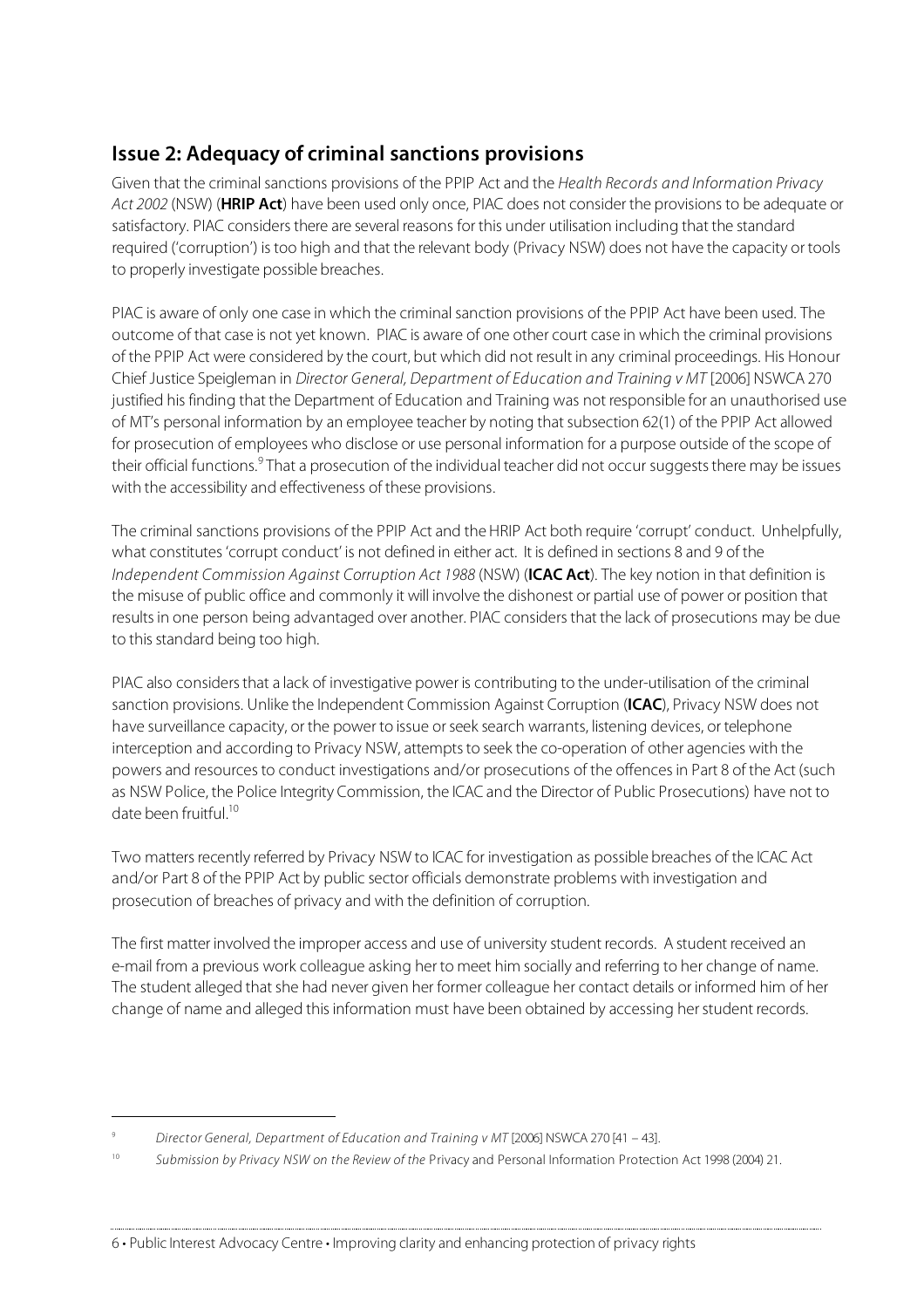ICAC determined not to take any action in respect of the matter, asthe agency concerned had investigated and had found that the disclosure was not 'motivated by improper or corrupt conduct'. This suggests that 'corrupt' is too high a standard.

The second matter involved disclosure of a job applicant's contact details, career history and performance at interview by a member of the selection to a member of the public.

Section 4(3)(j) of the PPIP Act excludes 'information or an opinion about an individual's suitability for appointment or employment as a public sector official' from the definition of 'personal information'.

This conduct may have amounted to a breach of section 62 of the PPIP Act, however, that provision only applied to in this context to councillors or employees of the council, not member of the selection committee drawn from community representatives. Further, section 62 only applies to 'personal information'.

This matter was referred to ICAC by the council following its internal review of a complaint. ICAC declined to deal with the matter on the basis that the matter was already with Privacy NSW. However Privacy NSW's only role was to oversee the internal review process as it had no formal complaint to invoke its investigative functions.<sup>11</sup>

# **Chapter 4**

#### **Proposal 4: The Privacy and Personal Information Protection Act 1998 (NSW)should be restructured:**

- **to locate the IPPs and exemptionsin a schedule to the Act; and**
- **to reduce the Act'slevel of detail and complexity to resemble more closely that of the Health Records and Information Privacy Act 2002 (NSW).**

PIAC agreesthat the Information Privacy Principles(**IPPs**) and exemptions should be located in a schedule to the PPIP Act. The current location of the IPPs in the body of the Act is confusing, as isthe fact that they are not numbered. The location of the exemption provisions is haphazard and confusing. Some are expressly included in the PPIP Act<sup>12</sup>, some are contained in regulations<sup>13</sup>, some in codes of practice made by the Attorney General<sup>14</sup>, others in public interest directions made by the Privacy Commissioner.<sup>15</sup> Where they are found in the Act, the IPPs are not located in one place, but are dispersed throughout the legislation. Relocating all the exemptions to a Schedule would make the Act more user-friendly and transparent.

Locating the IPPs and exemptions in a Schedule would make the PPIP Act more transparent and would also bring it into line with other information privacy laws, such asthe HRIP Act, the Information Privacy Act 2000 (Vic) and the Privacy Act 1988 (Cth). It would also accord with the ALRC proposal to consolidate the two sets of

 <sup>11</sup> Privacy NSW, Annual Report 2002-03 (2003) 33-35.

<sup>&</sup>lt;sup>12</sup> See, for example, Privacy and Personal Information Protection Act 1998 (NSW) s 3: State Owned Corporations; s 4: what is not personal information; s 4A: health information; s 6: courts, tribunals, Royal Commissions; s 20: freedom of information law; ss 23-28: law enforcement, investigative agencies, non-compliance lawfully authorised, non-compliance would benefit individual concerned, ICAC, etc; and exceptions to each IPP specified in ss 8 – 19.

 $13$  See, for example, the Privacy and Personal Information Protection Regulation 2005 (NSW).

<sup>&</sup>lt;sup>14</sup> Made under Privacy and Personal Information Protection Act 1998 (NSW) part 3, Division 1

<sup>&</sup>lt;sup>15</sup> Made under Privacy and Personal Information Protection Act 1998 (NSW) s 41.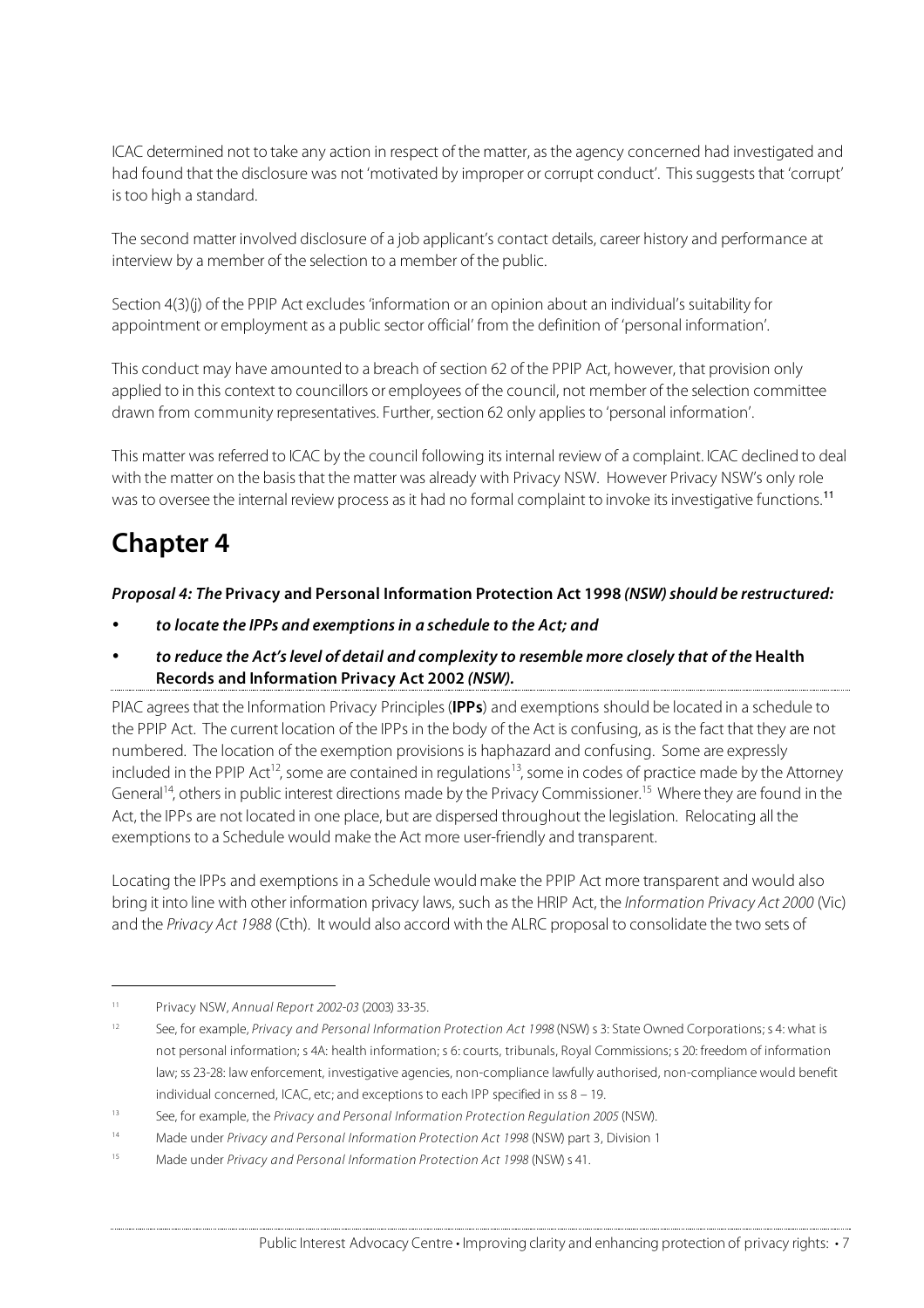privacy principlesin the Privacy Act 1988 (Cth) into a single set of Unified Privacy Principles (**UPPs**) and to clarify and group together the exemptions in a separate part of that Act.

However, PIAC is very concerned about the number of exemptions that currently exist, and breadth of these exemptions. PIAC notes the NSW LRC's comment that 'the number of exemptions and exceptions is such that, even when presented in tabular form, they run for several pages'.<sup>16</sup> Before the exemptions are set out in a Schedule to the Act, they should be subjected to a comprehensive reappraisal and review. Only those exemptions that can be justified on policy grounds should be retained, and they should be limited to the extent necessary.

PIAC agrees that the PPIP Act should be restructured along the lines of the HRIP Act and that its level of detail and complexity should be reduced. In its current form, the PPIP Act lacks coherence and is overly complex and confusing. Many of PIAC's clients have complained that they have been unable to understand their rights from a reading of the PPIP Act and have therefore been put in the position of being forced to seek legal advice and representation. This is inappropriate in a jurisdiction that encourages self-representation.

HRIP Act is clearer and more accessible than the PPIP Act. It also more closely mirrors Victorian, Northern Territory and Commonwealth privacy legislation.

# **Issue 3: An object clause and its drafting**

PIAC supports the NSW LRC's preliminary view that the PPIP Act should contain an objects clause. Inclusion of an objects clause that clearly sets out the aims and principles of the PPIP Act would assist in the interpretation of the legislation in cases of uncertainty or ambiguity.<sup>17</sup> The inclusion of an objects clause is also consistent with other privacy laws including the HRIP Act and privacy legislation in otherstates and territories.

PIAC notes that the NSW LRC has referred to section 5 of the Information Privacy Act 2000 (Vic) as the best example of a statement of objects clause in comparable privacy legislation.

PIAC believes that section 5(a) of the *Information Privacy Act 2000* (Vic) should not be included in any proposed objects clause for the PPIP Act. The starting point for the development of an objects clause for the PPIP Act should be the recognition that the right to privacy is a fundamental human right that has been recognised as such in key international instruments including the Universal Declaration of Human Rights<sup>18</sup> and the International Covenant on Civil and Political Rights.<sup>19</sup> While PIAC recognises that privacy is not an absolute right and that it must be balanced against other rights (such asfreedom of expression and national security), PIAC is concerned thatsection 5(a) reducesthe status of privacy to a 'public interest' that can be traded off against other public interests.

An expressreference to the right to privacy as a fundamental human right is also consistent with the recent recommendations of the ALRC. 20

 $\overline{a}$ 

<sup>&</sup>lt;sup>16</sup> NSW Law Reform Commission, Consultation Paper 3: Privacy Legislation in New South Wales (2008) 56-57.

<sup>&</sup>lt;sup>17</sup> Interpretation Act 1987 (NSW) s 33.

<sup>&</sup>lt;sup>18</sup> Universal Declaration of Human Rights, GA Res 217A(III), UN Doc A/Res/810 (1948), Art 12.

<sup>&</sup>lt;sup>19</sup> International Covenant on Civil and Political Rights, 16 December 1966 [1980] ATS 23, (entered into force generally on 23 March 1976), Art 17.

<sup>&</sup>lt;sup>20</sup> Australian Law Reform Commission, Report 108: For Your Information: Australian Privacy Law and Practice, vol 1, 5.121.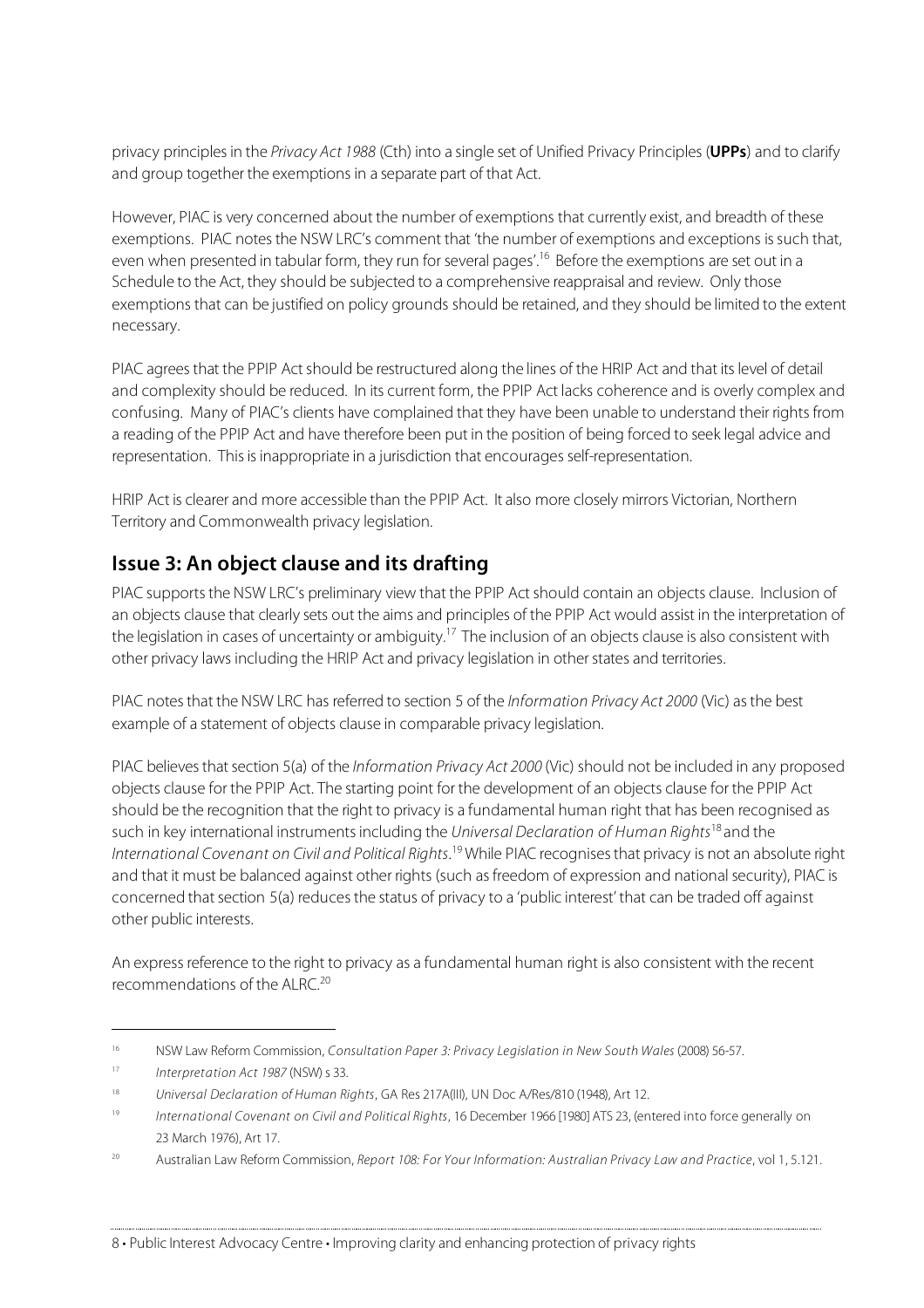PIAC submits that an appropriate objects clause in the PPIP Act should read:

- (a) To promote the protection of individual privacy as a fundamental human right;
- (b) To recognise that the right to privacy is not absolute and to provide a framework within which to balance the right to privacy against other human rights and freedoms.
- (c) To promote awareness of responsible personal information handling practices in the public sector;
- (d) To promote the responsible and transparent handling of personal information in the public sector.

This proposal more accurately reflects the objects and purpose of the legislation as articulated in the second reading speech in the NSW Parliament:

The purpose of the bill is to promote the protection of privacy and the rights of the individual by the recognition, dissemination and enforcement of data protection principles consistent with international best practice standards. 21

#### **Proposal 5: The Health Records and Information Privacy Act 2002 (NSW)should be amended so that the handling of health information by private sector organisationsisregulated under the Privacy Act 1988 (Cth).**

PIAC agrees with this proposal. PIAC goes further and proposes that the Privacy Act should regulate all heath information privacy in NSW, whether held by private and public sector entities.

The original intention of the HRIP Act was to respond to the development of electronic health records. The Second Reading speech for the HRIP Act refers to the Ministerial Advisory Committee on Privacy and Health Information. The Minister says:

The Committee concluded that that a strong regulatory regime was essential to protect health information and address privacy concerns about privacy risks associated with electronic records. As such, it recommended the introduction of a Health Records and Privacy Act in New South Wales. 22

Since 2002, there have been ongoing consultations, both at a State and Commonwealth level, about the introduction of a form of electronic health records for individual consumers. Such electronic records would include information collected from the public sector and the private sector. Although private sector records health records and public sector records now (for the most part) remain separate for the individual health consumer, the models proposed for electronic health records envisage a central electronic record of the consumer's health information with both private and public sector health records collected and held. This will represent a significant change to how health information is collected, held and secured.

If national uniformity is an important goal, and if the Commonwealth can constitutionally cover the field in the area of health privacy (or other co-operative mechanisms are put in place for the States to cede their powers to the Commonwealth) then the Privacy Act should regulate health information privacy in NSW, both private and public. There is no reason why the current freedom of information officers within public health providers could

 $\overline{a}$ 

<sup>&</sup>lt;sup>21</sup> New South Wales, Parliamentary Debates, Legislative Council, 17 September 1998, 7598-99 (the Hon John W Shaw, NSW Attorney General).

<sup>&</sup>lt;sup>22</sup> New South Wales, Parliamentary Debates, Legislative Council, 11 June 2002, 2958 (The Hon Michael Egan, Leader of the Government).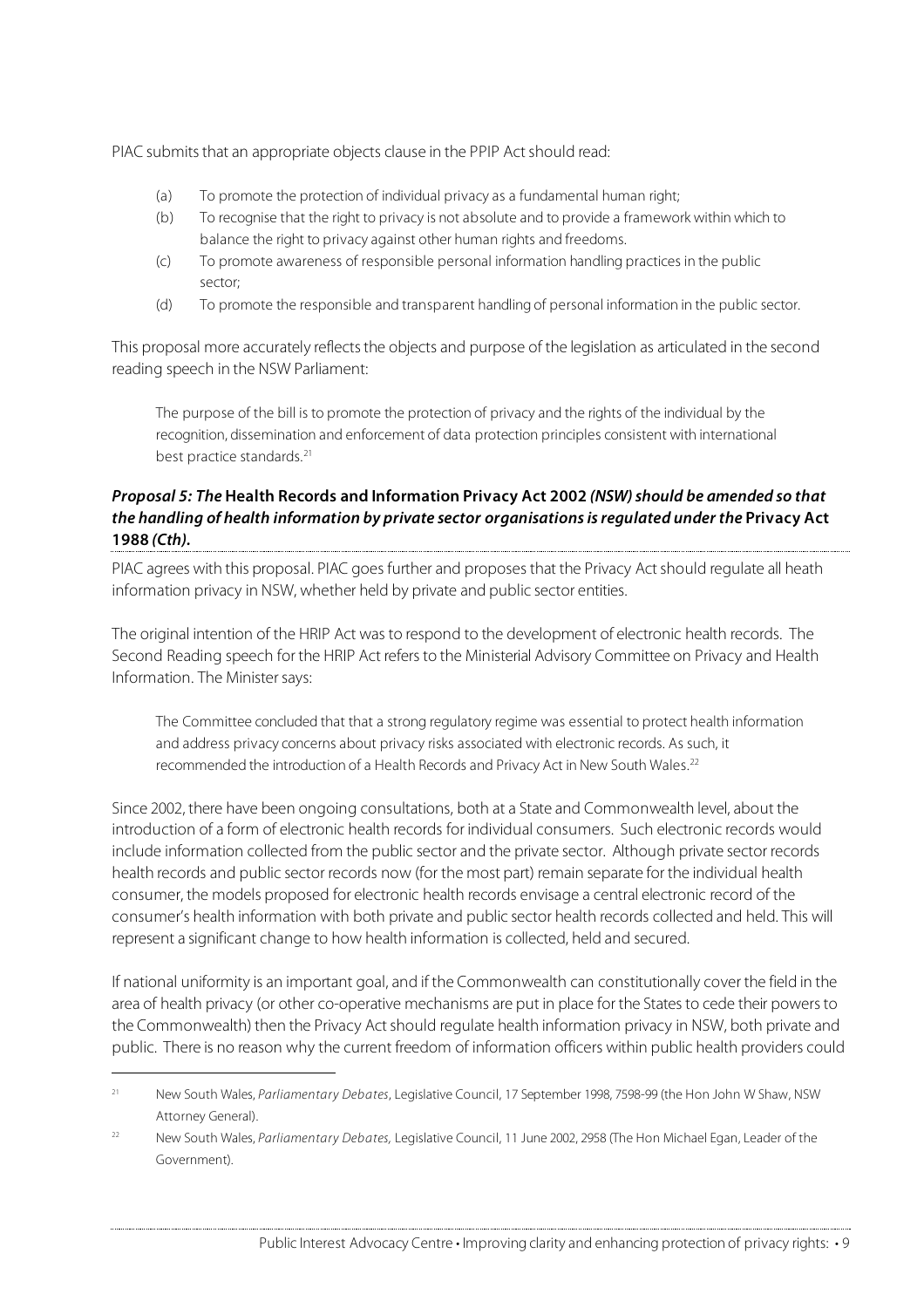not facilitate accessto health information and ensure adherence to privacy principlesto health information under the UPPs and national health privacy guidelines.

In the response to Proposal 3 above, PIAC suggests that there is a role for health complaints bodies to deal with complaints about health privacy, particularly in the area of disputesregarding accessto records. There is no reason why, with appropriate funding and a consistent approach, state-based health complaints bodies could not deal with complaints about breaches of national health privacy principles and guidelines. PIAC notesthat COAG and the State and Federal Health Ministers are now consulting on the proposal to have a national system of registration of health professionals and related health complaintsin place by 2110. Again, dealing with breaches of health privacy by health professionals through either the disciplinary system or through the resolution of less serious complaints could be achieved as part of a national system.

The proposed system of registration of health professionals only forms part of the increasing role of the Commonwealth in the health arena. The Commonwealth already has a major role through Medicare, the Pharmaceutical Benefits Scheme and the funding and regulation of Aged Care. Many non-government organisations and as well as representatives of Governments, both State and Federal, have canvassed at some time the possibility of the Commonwealth taking over the total health care of aged citizens and the total funding and operation of public hospitals. Any of these proposals, if implemented, would make it harder to justify separate NSW privacy legislation to regulate its public health sector only. This would particularly be the case if an electronic health record existed containing information that was collected from both the State and Commonwealth public sectors as well asthe private sector.

A consumer's electronic health record might also contain health records collected in several states and/or territories, which is a further argument for a unified national model in this area.

### **Issue 4: Retention of two separate information privacy statutes**

PIAC proposes that the Privacy Act should regulate all heath information privacy in NSW, private and public. If the Privacy Act were to apply to the NSW public sector health organisations, there would not be any necessity for two information privacy statutes in NSW. For further on this, see above in response to Proposal 5.

### **Issue 5: Rationale for retention of Health Records and Information Privacy Act 2002 (NSW)**

PIAC proposes that the Privacy Act should regulate all heath information privacy in NSW, private and public. In this case, there would not be a need for a separate NSW statute dealing with health information privacy. For further on this, see above in response to Proposal 5.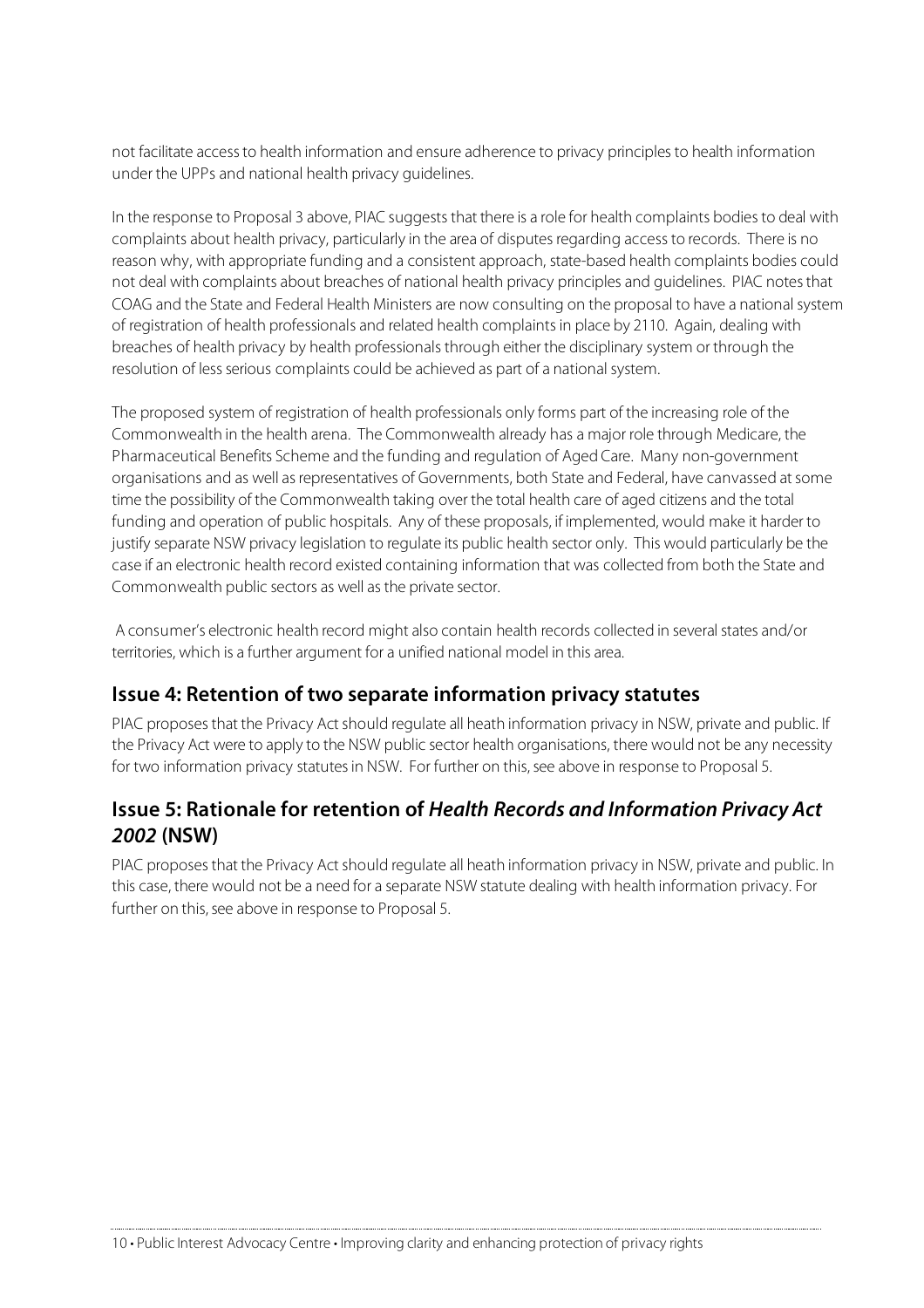# **Chapter 5**

# **Issue 6: Exemption for 'publicly available information' and 'generally available information' from the definition of 'personal information'**

# **Issue 7: The meanings of 'publicly available information' and 'generally available information'**

PIAC does not support the exclusion of 'publicly available information 'or 'generally available information' from the definition of 'personal information' in NSW privacy legislation. PIAC would support legislative reform that qualifies when information, particularly sensitive and health information, found in the public domain should not be subject to all or selected privacy principles.

More and more information that would otherwise be considered 'private' is now found on the Internet. This requires a rethink of what was previously characterised as'publicly available information' or 'generally available information'.

In the past it was easier to draw the line between information in the public domain, ie, mainly found in print and electronic media and personal information. Individuals had recourse to the law (defamation) or the media sources themselves (correction and reply) to balance incorrect personal information that made its way into the public arena without the subject's consent. In 2008, it cannot be said that individuals are always totally aware of information about them that can be retrieved from cyberspace. It is possible that personal information downloaded from the Internet that is either inaccurate orsensitive or both could be collected and stored without protection if the exclusion of publicly available information from the definition of personal information remains.

Information placed in the public domain without the consent of the subject of the information does not necessary breach privacy principles, in that the IPPs only apply to public sector agencies and the Health Privacy Principles (**HPPs**) only apply to organisations as defined. Yet the Internet allowsthird partiesto widely disseminate personal information about an individual, accurate or misleading, without the individual's consent. PIAC believes this information should be subject to the privacy principles where the information is collected by a public agency or private entity and is 'sensitive' or 'health information' as defined.

PIAC recommends that the phrases 'publicly available information' and 'generally available information' be no longer be used in the legislation and in the principles.

A narrower exception should be included in the principlesthat with regard to sensitive and health information found in a publicly available publication (including information held publicly in libraries and museums) or form of media is exempt from any privacy principle only if, on the face of the publication, the person clearly consents to the information being in the public domain.

Further, PIAC submits that all personal information that has been unlawfully (including through a breach of privacy principles or a breach of confidentiality) obtained and found in a public source should also remain under the protection of privacy legislation. For personal information found in a publicly available publication or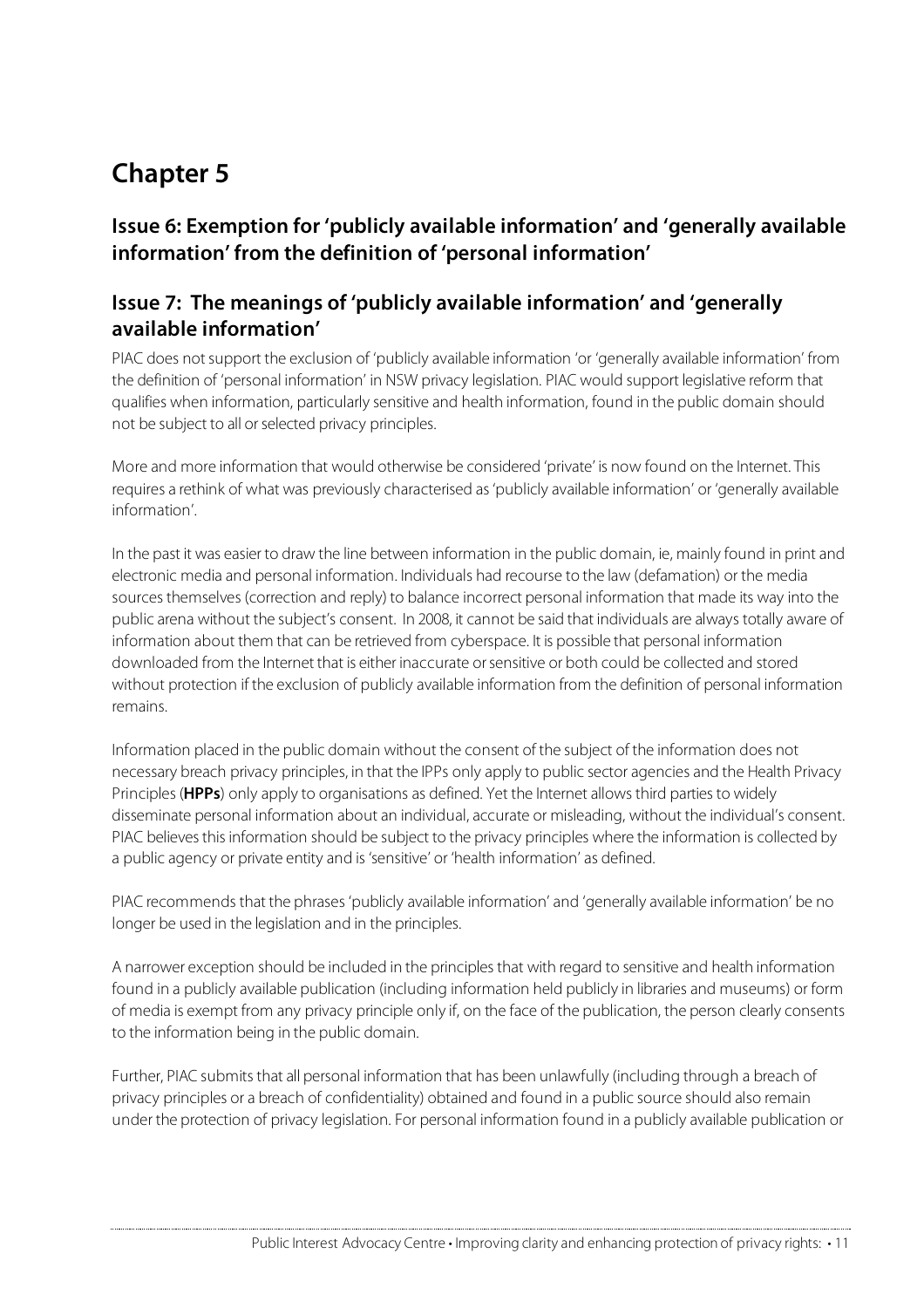form of media as above, could be subject to a general exemption, unless there is suspicion or knowledge that it has been unlawfully placed in the public domain.

These changes should at least partially protect individuals from the collection of information that is inaccurate, misleading and/or unlawfully obtained and allow for correction of such information and particularly protect individualsfrom having sensitive or health information collected without their knowledge or consent that may also inaccurate and out of date. At the same time it should allow agencies and private entities to collect information that is in the public domain, clearly with the consent of the subject individual.

# **Issue 8(a) and (b): Retention of exemptions in paragraphs 4(3)(e), (i) and (ja) of the PPIP Act, and paragraphs 5(3)(h) and (l) of the HRIP Act**

PIAC favours selective exceptions rather than blanket exemptions. So, for example in relation to 'protected disclosures' while PIAC acknowledgesthat it may not be possible to obtain an official's consent to collection of their personal information while they are being investigated for corrupt conduct, there is no reason why other IPPs including IPP 1 (collection for lawful purposes), IPP 5 (retention and security) and IPP 9 (checking accuracy before use) should not apply to these types of information.

PIAC submits that these exceptions should be removed from section 4 of the PPIP Act and inserted in Part 2, Division 3 of the PPIP Act.

# **Issue 9: The exemption for information arising out of a complaint about conduct of police officers**

The police have extensive and exceptional powers with regard to ordinary members of the public that are not possessed by other state agencies. Most police officers exercise these powers responsibly, but in some cases these powers are misused. In order to maintain public confidence in the police system there must be an effective, transparent and accessible system forscrutinising police conduct.

In PIAC's experience, most complainants are reluctant to make complaints about police conduct. Most complainants are in a less powerful position than the police and some fear reprisals or victimisation for making a complaint. It is essential that complaints be treated as confidential to ensure confidence in the complaints system.

In those circumstances, PIAC agrees that some IPPs and HPPs should not apply to information arising out of a complaint about police officers' conduct. For example, it would be incoherent to suggest that IPP 2 (collection of personal information directly from the individual) and IPP 3 (consent of the individual required before personal information can be used or disclosed) should apply to personal information about a police officer who isthe subject of a complaint.

On the other hand, PIAC submits that some IPPs and HPPs should still apply to information arising out a complaint about conduct of police officer and consideration should be given to removing this exception from section 4 and including it in specific exceptions set out in Part 2 of the PPIP Act.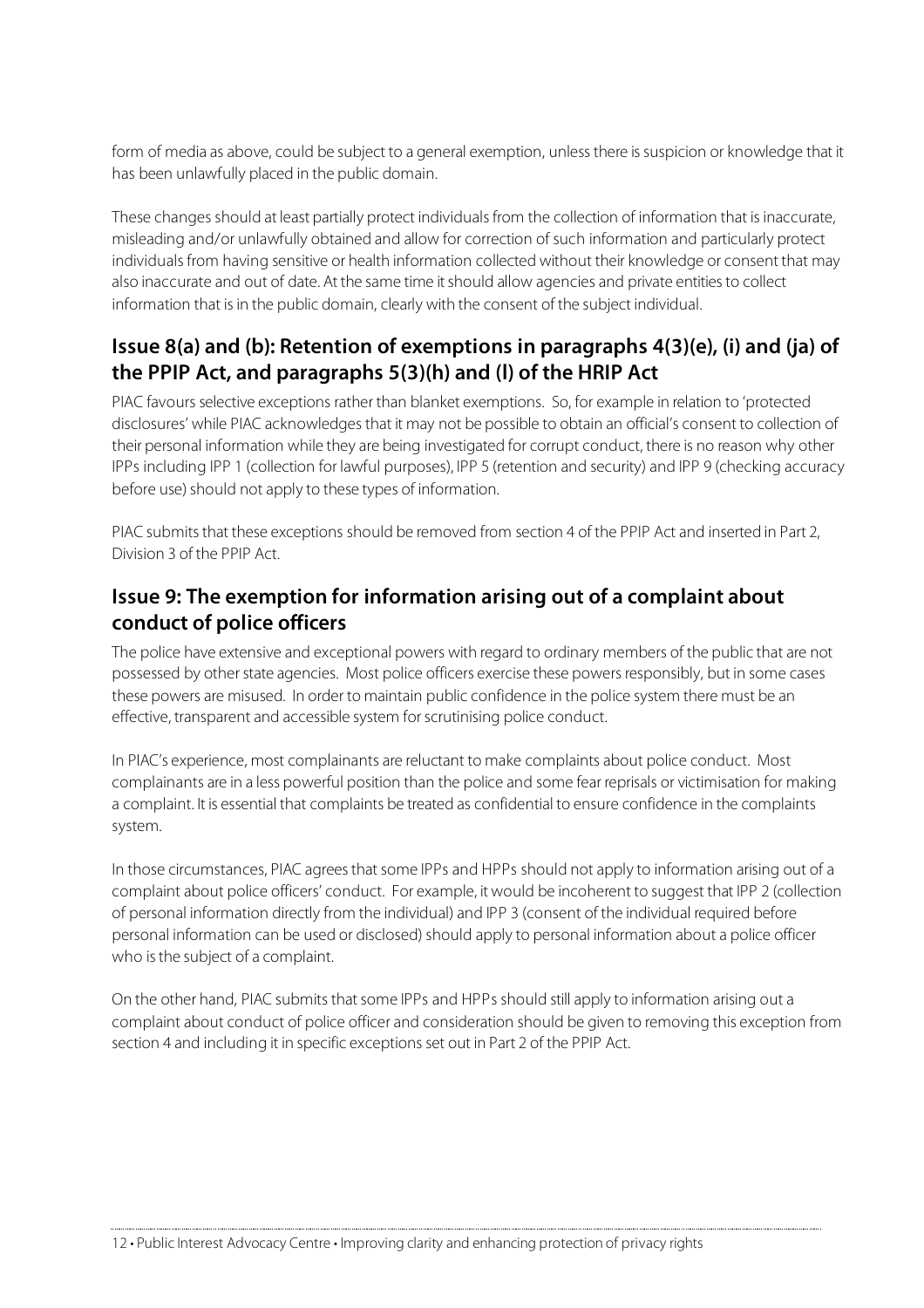# **Issue 10: Access to personal files in respect of a complaint about police conduct**

PIAC believes that it is important that complainants are informed of the outcome of an investigation and suggests that at the end of an investigation into a complaint the complainant should be provided with a written report about the investigation process and findings.

# **Issue 11: Access to complaint information for a police officer who is the subject of a complaint**

PIAC does not support this proposal. Police have exceptional powers with regard to ordinary members of the public and that are not possessed by other state agencies. Furthermore, the police force has access to more extensive personal information about individualsthat any other public sector agency. In those circumstances, there is a significant risk that if a police officer that is the subject of a complaint were able to access the complaint information this could lead to abuses of the system for example the officer be able to contact, harass or intimidate the complainant.

# **Issue 12: Application of IPPs and HPPs to police complaints**

See 9 above.

j

### **Issue 13: Exemption of the NSW Ombudsman from compliance with the IPPs**

PIAC does not believe there is a sound justification for the Ombudsman to be exempt from compliance with all the IPPs and HPPs, which would be the case if the Ombudsman were to be included among the agencieslisted in section 27 of the PPIP Act and section 17 of the HRIP Act. While it may be important that the investigative and complaint-handling functions of the Ombudsman are notsubjected to undue scrutiny pursuant to privacy legislation, there is no reason for principles such as data quality and data security not to apply. In any event, PIAC notes that the Ombudsman is already subject to a number of other exemptions in the legislation.<sup>23</sup> In addition, section 35A of the Ombudsman Act 1974 (NSW) would make it very difficult in practice to bring an action against the Ombudsman for breach of privacy.

PIAC does not believe there is a sound justification for the continued exemption from the definition of 'personal information' of the categories of information referred to in paragraphs 4 (3)(c), (d), (f) and (h) of the PPIP Act and paragraph 5(3)(f), (g)(i) and (k) of the HRIP Act. This effectively takes these categories of information outside the scope of the legislation completely and cannot be justified on policy grounds. A better approach may be to provide exemptions from specific IPPs for the various categories of information.

# **Issue 14: Continuation of exemption for information on suitability for appointment as a public sector official**

This exemption is extremely broad, and is open to abuse. The purpose of the exception, isto allow 'free and frank discussion' during the recruitment process.<sup>24</sup> However, there is scope for the exemption to be applied to other aspects of employment, including promotion, conditions of employment, transfer and training, discipline and termination. It has been said that 'an agency could conceivably mount an argument for almost every piece

 $23$  For example, the exemptions relating to investigative agencies in s 24 of the PPIP Act.

<sup>&</sup>lt;sup>24</sup> See, for example, NSW Attorney General's Department, Review of Privacy and Personal Information Protection Act 1999 (2007) [9.22].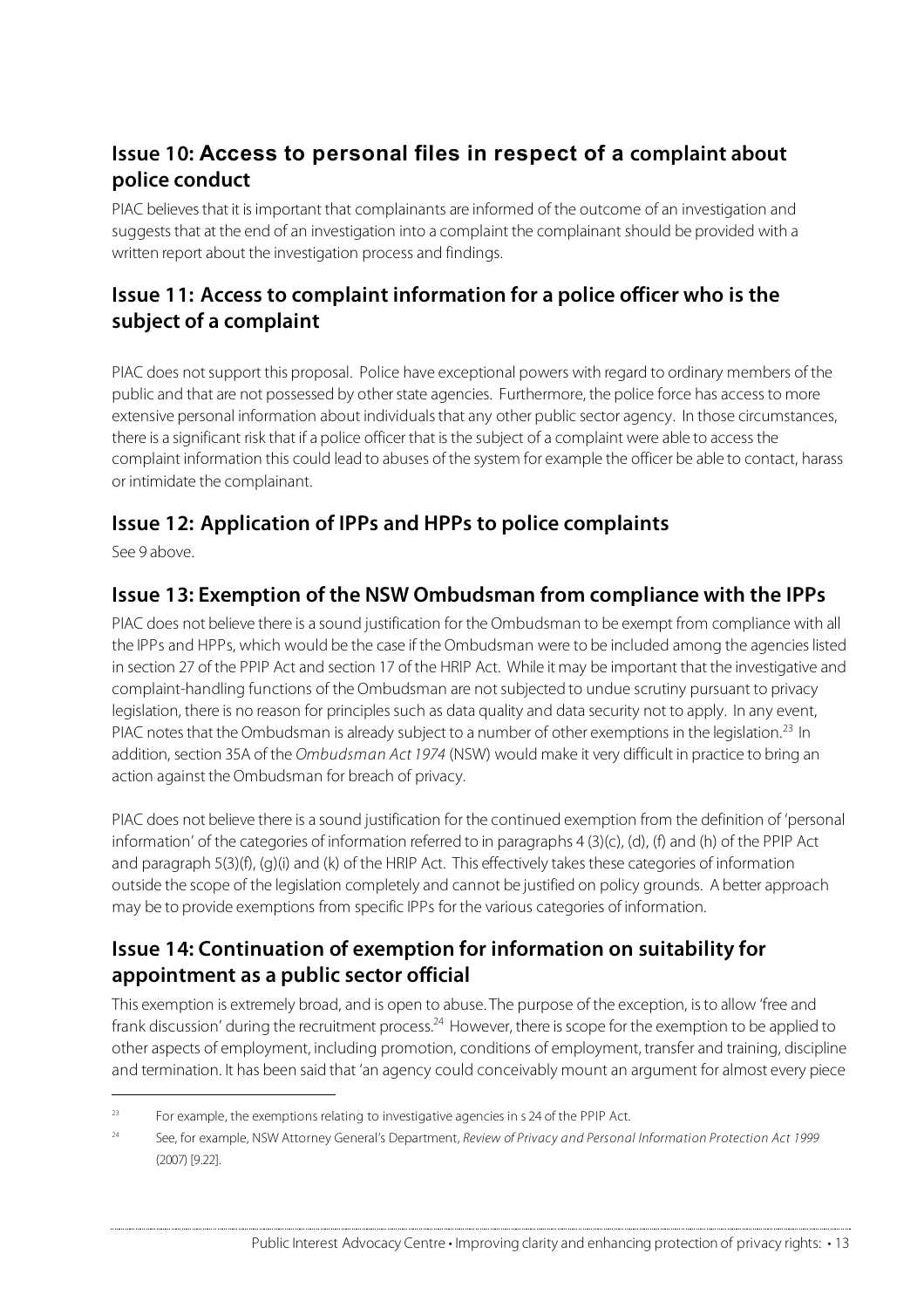of information, as well as an opinion, that it collects or receives pertaining to one of its employees'. Even in circumstances where a decision to except information issuccessfully challenged, in the meantime the employee will have suffered inconvenience and/or harm to reputation and career.

The exemption should be reviewed in the light of the ALRC findings on the employee records exemption. The exemption should be clearly restricted to a recruitment and promotion context. Consideration should also be given to whether a wholesale exemption from the IPPs and HPPs is appropriate, or whether it would be better to have exemptions from specific principles. For example, there appears to be no reason why principles such as data quality and security should not apply.

### **Issue 15: Limiting the exemption for information suitability for appointment as a public sector official**

See the response above to Issue 14.

 $\overline{a}$ 

## **Issue 16 & 17: Clarification of paragraphs 4(3)(j) of the PPIP Act and 5(3)(m) of the HRIP Act**

PIAC recognisesthat the issue of how to deal with employee records under privacy legislation is complex. PIAC believes that employee records should be, prima facie, subject to the privacy principles and personal information held in employee records should no longer be an exemption to the definition of personal information under the PPIP Act.

PIAC agrees with the ALRC when it recommends that the Privacy Act 1988 (Cth) should be amended to remove the employee records exemption by repealing section 7B(3) of that Act.<sup>25</sup>

PIAC further supports the ALRC recommendation that the Office of the Federal Privacy Commissioner should develop and publish guidance on the application of the model privacy principles to employee records, including when it is and is not appropriate to disclose employee concerns or complaints by third parties about an employee.

PIAC would encourage the timely development of these guidelines and if, as recommended the draft UPPs are adopted nationally, then the principles set out in the national quidelines should apply to NSW Government employees who are subject to continuing NSW privacy legislation. PIAC would expect that such guidelines would only be developed after broad community consultation, involving trade unions, employer groups and the community sector.

PIAC submits that if the Commonwealth and all states and territories do not adopt the proposed UPPs and/or if the Commonwealth Government fails to develop quidelines for personal information held in employee records as above, the NSW Privacy Commissionershould draft guidelines along the same lines.

PIAC submits that sensitive information and medical information held in employee records should be subject to the same restrictions and protections as other personal information in these categories.

<sup>&</sup>lt;sup>25</sup> Australian Law Reform Commission, Review of Australian Privacy Law (2007) Chapter 36.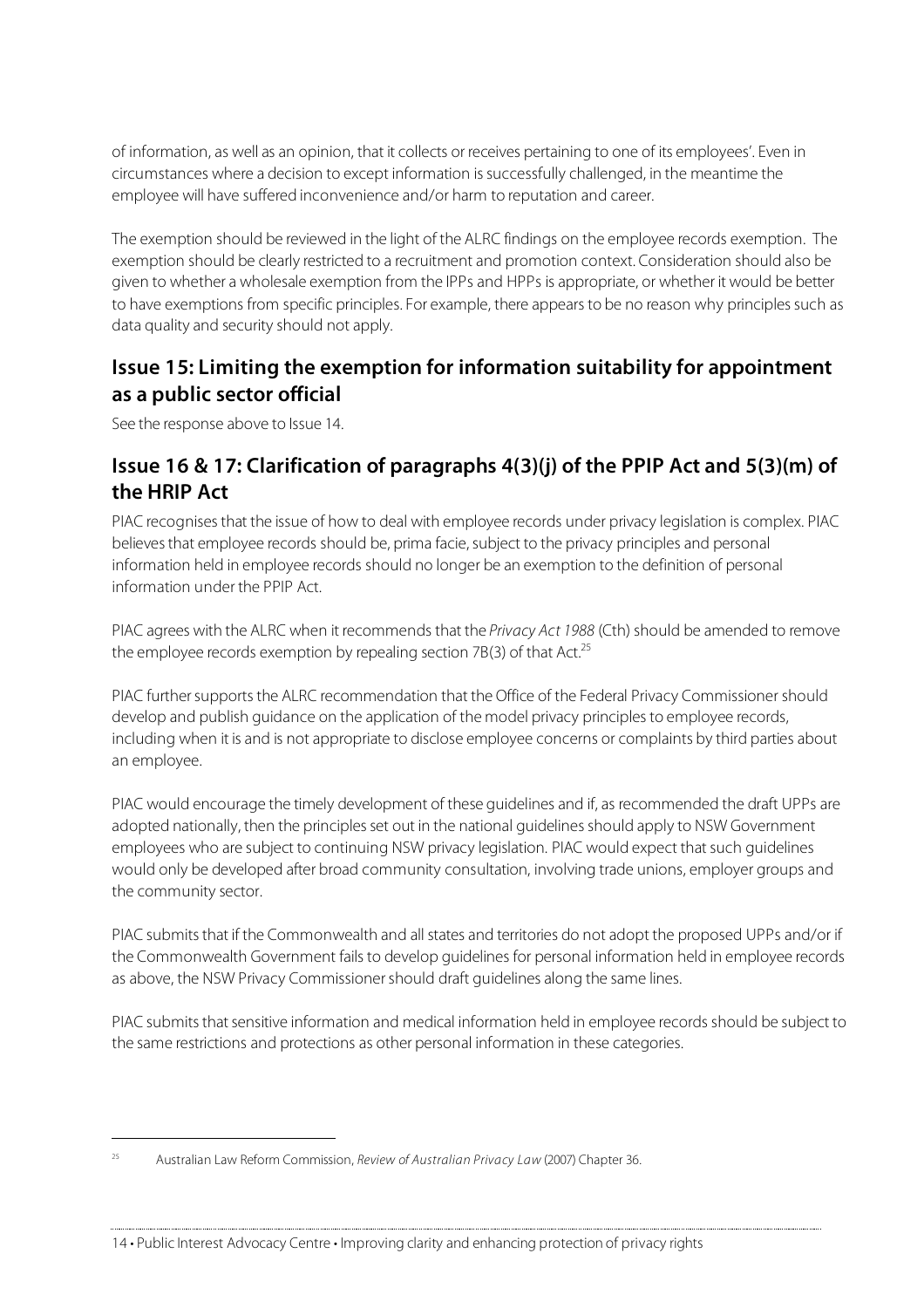# **Issue 18: Photographs and visual images as 'personal information' and the application of IPPs**

PIAC believes that section 4 of the PPIP Act should be amended to make it clearer that photographs or visual images of individuals that can be reasonably attributed to an individual should come within the definition of 'personal information'. 26

## **Issue 22 & 23: Application of principles and provisions to and clarification of unsolicited information**

PIAC submits that the distinction between solicited and unsolicited adds unnecessary complexity to the current law and should not been maintained. PIAC recommends that all of the IPPs and the HPPs should apply to all personal information, however obtained, to the maximum extent practicable in the circumstances.

## **Issue 24: Meaning and distinction between 'administrative' and 'educative' functions**

PIAC supports the view that these terms should be more clearly defined in the legislation. The distinction between administrative, educative and 'core' functions appearsto be the important distinction for the purpose of thisinquiry. The legislation should make it clear that the way an agency categorises a function is not determinative.

PIAC questions whether there is a need for the ICAC, the NSW Police, the Police Integrity Commission and the NSW Crime Commission to be exempt from the privacy principlesin respect of all their non-administrative and non-educative functions. If this exemption isjustified, itshould be restricted to the legitimate, core investigative functions of these entities. Considerations should also be given to whether a wholesale exemption from all the IPPs is necessary, or whether it would be more appropriate to have exemptions from specific principles.

### **Issue 25: Separate categorisation of the administrative function**

See the response above to Issue 24. However, it is not clear how this question arises from the concerns identified by the NSW LRC in itsrelated discussion. Where something is appropriately categorised as both administrative and 'core', then certainly to the extent possible they ought to be separated to maximise the application of the PPIP Act and HRIP Act.

# **Issue 26: Sufficiency of the right to complain and challenge the categorisation of a function**

See the response above to Issue 24.

j

While an opportunity to complain to the Privacy Commissioner about the categorisation of a function may be useful it will only be sufficient if it operates as an effective appeal mechanism. However, it is more important that there be clear guidance given in the legislation.

See, for example, SW v Forests, New South Wales [2006] NSWADT 74 in which the Administrative Decisions Tribunal accepted that a photograph of an individual was 'personal information' and Re Pasla and Australian Postal Corporation (1990) 20 ALD 407 in relation to the Privacy Act 1988 (Cth).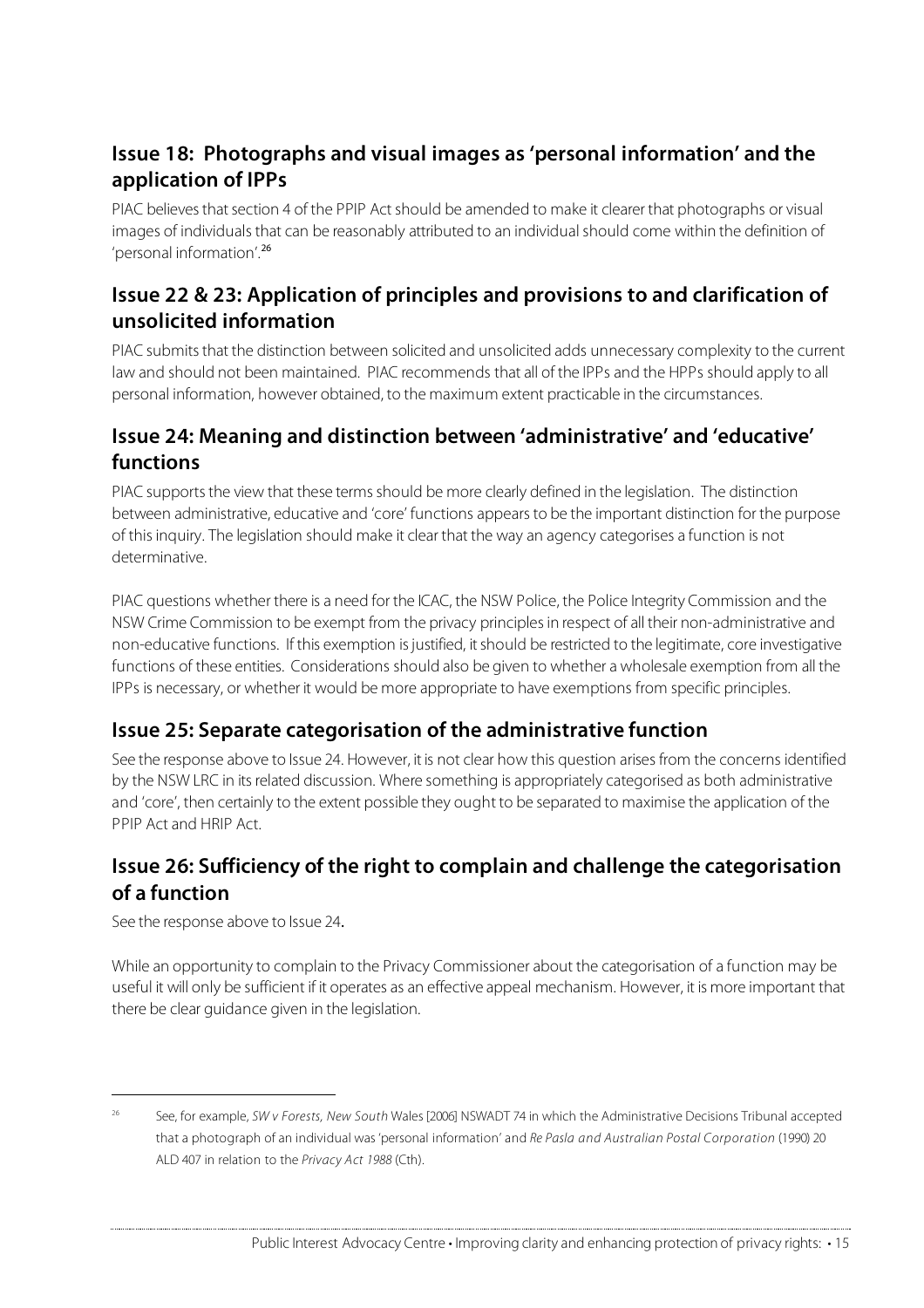#### **Proposal 6: All State owned corporationsshould be covered by privacy legislation**

PIAC fully supports this proposal and considers that privacy legislation should be amended as a matter of urgency, whether or not other amendments are made.

**Proposal 7: The Privacy and Personal Information Protection Act 1998 (NSW)should be amended to provide that where a public sector agency contracts with a non-government organisation to provide servicesfor government, the non-government organisation should be contractually obliged to abide by** the IPPs and any applicable code of practice in the same way as if the public sector agency itself were **providing the services.**

PIAC strongly supports this proposal.

However, in relation to the current system of liability set out in paragraph 4(4)(b) of the PPIP Act, in which the appropriate respondent to a privacy complaint remainsthe principal agency, PIAC is concerned about two issues. Firstly, individuals affected by a breach of privacy should have the right to make a complaint against the agency with which they are dealing. Second, a principal agency that receives a complaint in relation to a breach of privacy by a contracting agent should not be able to raise a privity of contract argument to avoid liability for the privacy breach.

PIAC considers it imperative that individuals affected by a breach of privacy by a contracting agent must have the right to bring legal action against either the principal agent or the contracting agent by operation of the PPIP Act. While a right to bring legal action expressly provided for in the contract is important, it is not an accessible mechanism for dealing with privacy breaches.

# **Issue 27 & 28: Provisions for the general regulation of bodily privacy and territorial privacy**

PIAC notes that the 'general privacy matters' jurisdiction of the Privacy Commissioner allows for investigations and conciliations about complaints about invasions of bodily privacy not involving records of personal information. While there are obvious limitations on the Commissioner's power, PIAC supports the retention of this jurisdiction in the PPIP Act, at least until such time as a statutory cause of action for breach of privacy is enacted. (See the response below to Issue 29.)

PIAC is concerned that a person who alleges a breach in respect of bodily privacy currently has to look beyond express privacy law to find what protections exist. It islogical for all regulation in respect of privacy, be it bodily information or territorial is in a single statute dealing with privacy. If the issues raised are complex, then it may be appropriate to keep them in a separate part of the PPIP Act, or for there to be a mechanism to use the PPIP Act to deal with breaches of bodily or territorial privacy as regulated in other statutes.

PIAC submits that the 'general privacy matters' jurisdiction in the PPIP Act should be extended and strengthened to encompass hearing, determination and remedy.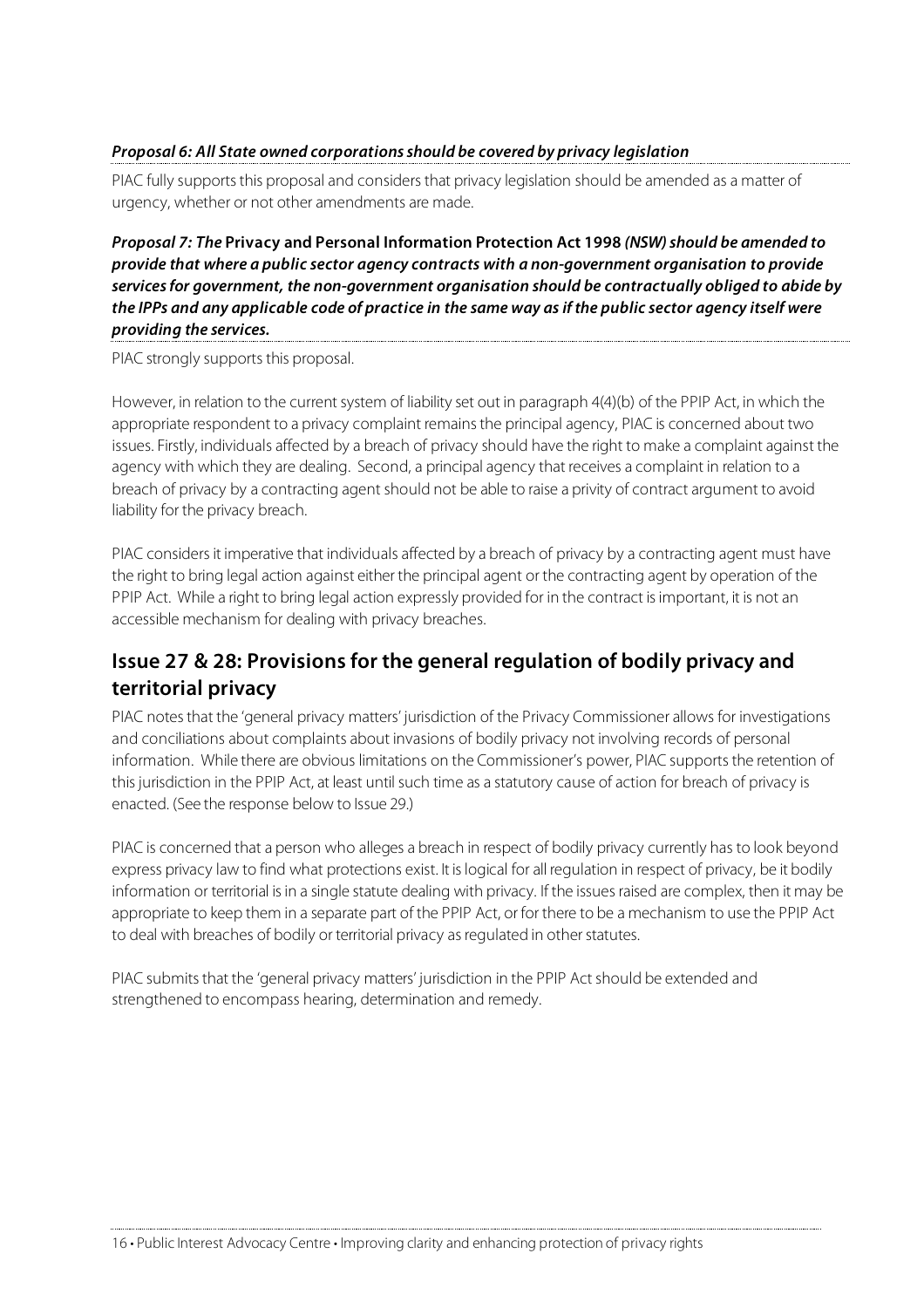# **Issue 29: Relationship between the PPIP Act and a statutory cause of action for invasion of privacy**

PIAC strongly supports a general cause of action for invasion of privacy. PIAC has already made a detailed submission about this matter to the NSW LRC.<sup>27</sup>

In PIAC's view, the most appropriate statute through which to establish the statutory cause of action is the Privacy Act 1988 (Cth). If states and territories enact their own, separate legislation dealing with invasions of privacy, there is a danger that levels of protection will be uneven across Australia. Moreover the cause of action should apply broadly, to all individuals and bodies, whether public or private. It istherefore inappropriate that it be contained in the PPIP Act, which applies only to the public sector.

PIAC notes that the ALRC has recommended the enactment of uniform privacy legislation by the states and territories. Until this happens, the NSW public sectorshould be subject to the proposed statutory cause of action for invasion of privacy in the Privacy Act.

j

<sup>&</sup>lt;sup>27</sup> Anne Mainsbridge, Matching Rights with Remedies: a statutory cause of action for invasion of privacy, Submission to the NSW Law Reform Commission on Consultation Paper 1 – Invasion of Privacy (2007).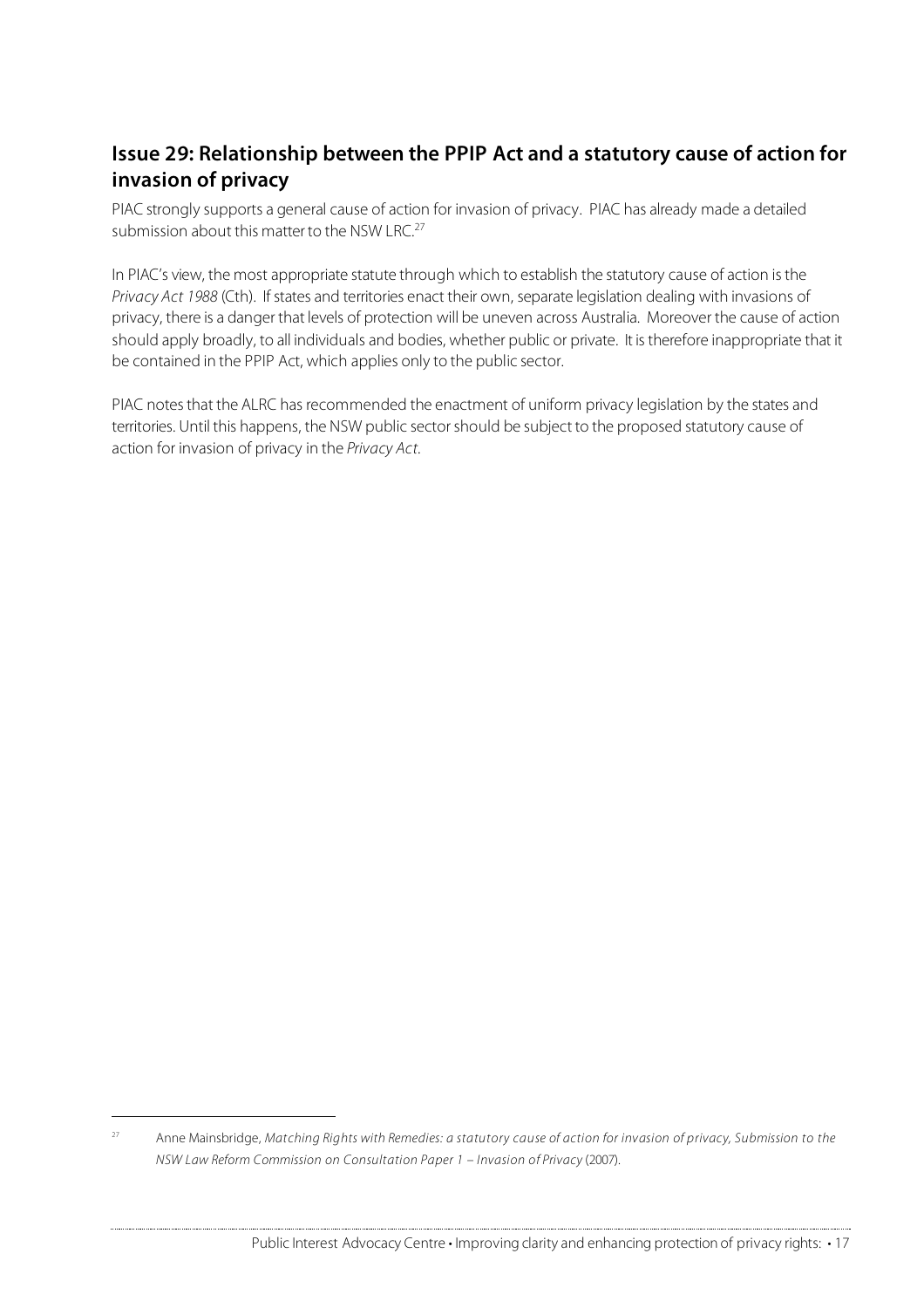# **Chapter 6**

### **Issue 30: Restricting the collection of sensitive information**

PIAC generally supports the proposal that the principles should preclude collection of personal information relating to an individual's ethnic or racial origin, political opinions, religious or philosophical beliefs, trade union membership, sexual activities or criminal record unless the collection is strictly necessary.

PIAC notes, however, that some of this information—particularly in relation to ethnic or racial origin—may be collected as demographic data to enable agencies to ensure that their services are being appropriately accessed or that their employment practices are not excluding people on the basis of a personal characteristic. It is important that such collection is understood to be an important aspect of ensuring equal opportunity in employment and receipt of services. It may be hard for an agency to argue that this collection is 'strictly necessary', but from an equality perspective, it is certainly an important measure of whether or not services and opportunities are available to communities of particular need.

### **Issue 31: Permitting collection of sensitive information to prevent a serious and imminent threat to life or health**

Section 19 of the PPIP Act requires a 'serious and imminent' threat to life or health before sensitive information can be disclosed to third parties. PIAC submits that the word 'imminent' should be retained in the legislation.

PIAC notes that 'imminent' is not included in the equivalent section of the draft Commonwealth UPPs. PIAC submitted to the ALRC and maintains that 'imminent' strengthensthe requirement and limits opportunity for abuse. PIAC accepts there are possibly situations where sensitive information must be immediately released and required in a short timeframe where that information is required urgently by a third party to save a life or to dramatically improve the health of an individual.

If disclosure to third parties is sanctioned if the threat is only 'serious' and no reference is made to the imminence of the threat, then this could potentially provide a disincentive for the holder of the information to attempt to communicate with the subject individual or have to exercise other remediessuch as recourse to the Guardianship Tribunal. A 'serious', but not 'imminent', threat should still allow time to explore other options other than disclosure without the consent of the subject of the information.

Issue 31 refers, however, to the 'collection' rather than the disclosure of sensitive information. If disclosure is allowed, then should the party receiving it be permitted to collect it in the same circumstances, ie, of imminent and serious danger to the individual?

In this narrow sense, one flows from the other and collection in this narrow sense should not be seen as a diversion from privacy principles. Section 10 of the PPIP Act sets requirements for collection of information and allows those requirementsto be met 'as soon as practicable' after collection. This would allow the section 10 requirements to take place after an emergency disclosure as mandated by section 19 of the PPIP Act.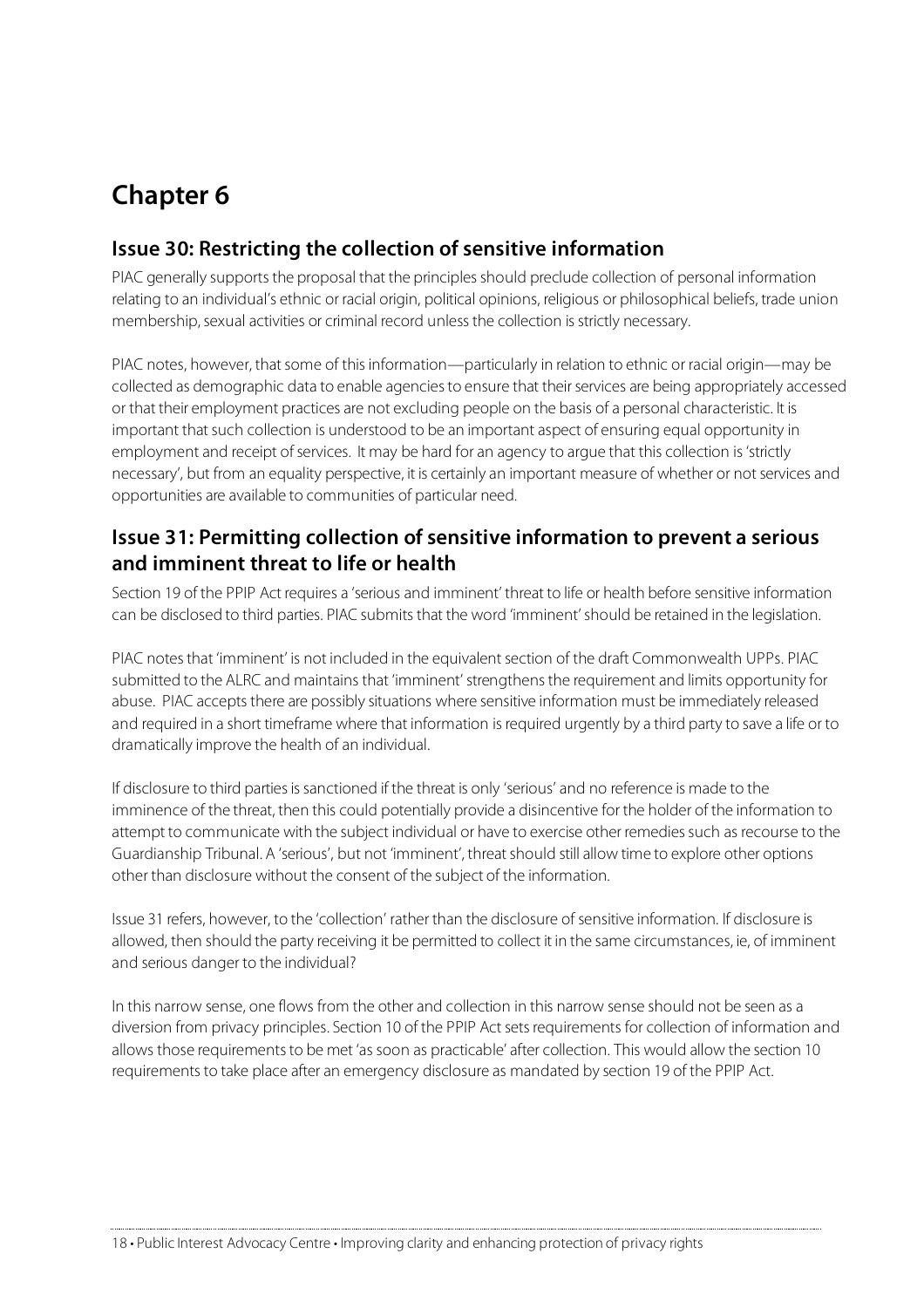'Collection' is not defined in NSW privacy legislation. The Macquarie Dictionary defines 'collect' asto 'gather together; assemble' but also refers to a broader meaning that is to both 'gather' and to 'accumulate'<sup>28</sup>, ie, 'make a collection of'. In the Privacy Guidelines, the term 'hold' is also used. One of the Macquarie Dictionary definitions of hold is to 'reserve; retain; set aside'.<sup>29</sup> Information is collected, and then held under the Privacy Guidelines. It follows that 'collection' in privacy legislation refers only to the gathering of information not the reserving or accumulation of information.

PIAC submits that a legislative change would and should not be necessary to allow an agency to collect information in an emergency situation as prescribed in section 19 of the PPIP Act. PIAC submits that the holder of sensitive information should be the agency responsible for the disclosure of that information to third parties, not the agency that seeks the information and the current NSW legislation reflects this principle.

The practical difficulty that arises, is not that section 19 of the PPIP Act does not allow sensitive information to be collected, but that once information is gathered/collected, then it is, from that point in time, then 'held' by the relevant agency where difference privacy principles apply. If the information is allowed to be collected without the consent and participation of the subject of the information, then there is no prohibition in the privacy guidelines to that information to be continued to be held, subject to the privacy principles about holding, storage, security, etc. Although there is a general obligation to ensure that held information is accurate and up to date, there is no obligation in the Privacy Principlesto, after collection, advise an individual that the agency holds the information and/or that they can check it for accuracy. The assumption is that the information was collected from the individual to whom the information relates orthat the individual has authorised someone else to supply the information.

The appropriate course of action for an agency or health provider should be that, if sensitive information is disclosed in the course of an emergency situation where an imminent and serious threat to the life or health of the subject individual necessitated that disclosure, then after that emergency situation passes, the privacy principles should apply as if the information was about to be collected in accordance with section 10 of the PPIP Act. In practical terms that would mean, the individual should be advised of the disclosure and the reasons for the disclosure, and then agreement should be sought as to whether the individual agrees to the agency/ health provider continuing to hold the sensitive information, after checking its accuracy and allowing for amendment. If this agreement is not obtained, then the information should then be removed from all records held by the agency/ health provider. This processshould occur at the first opportunity the subject individual has the capacity to agree or otherwise to the continuing holding of the information.

PIAC submits that this would not require a change to existing legislation or the existing NSW privacy principles for the reasons set out above. The process as described in the previous paragraph should more appropriately form part of guidelines, in particular any future Health Privacy Guidelines, issued by either the State and/or the Commonwealth Privacy Commissions (depending on which body or bodies are eventually responsible for which area the private sector / public sector/ health sector privacy divide).

**Proposal 8: If the Privacy and Personal Information Protection Act 1998 (NSW) and the Health Records and Information Privacy Act 2002 (NSW) are merged, the provision governing collection of personal information directly from an individualshould contain the two exceptions currently provided**

j

<sup>&</sup>lt;sup>28</sup> A Delbridge and J R L Berbard, The Macquarie Dictionary ( $3<sup>rd</sup>$  ed, 1997) 432.

<sup>29</sup> Ibid, 1018.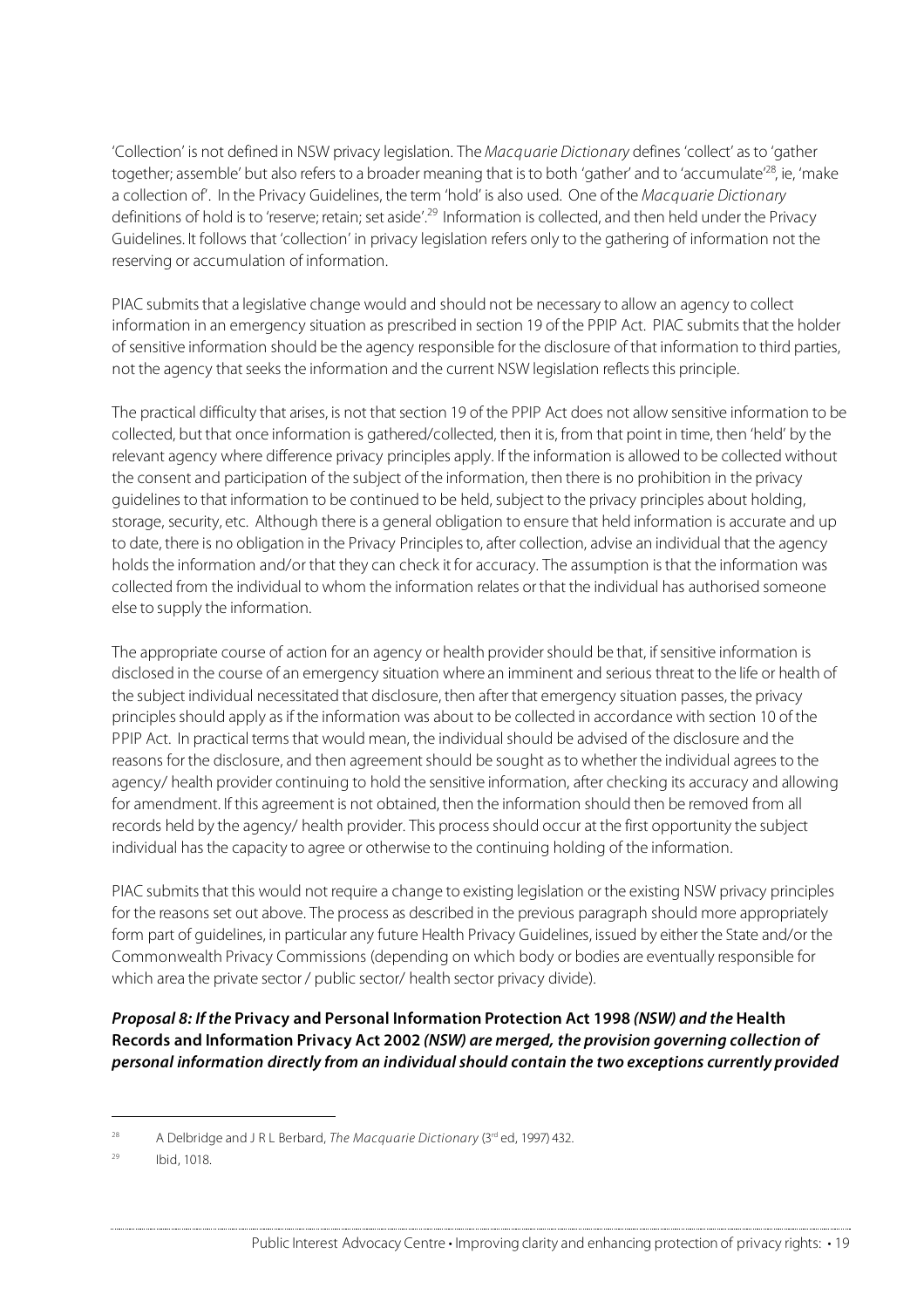#### for in IPP 2 together with a third exception currently provided for in HPP 3, namely that information **must be collected from the individual unlessit is "unreasonable or impractical to do so".**

PIAC is concerned with the general permissiveness of the words 'unreasonable or impractical'. PIAC believes that the general principle that information can only be collected from the subject individual should be maintained with only limited exceptions.

PIAC notes the draft UPP expresses the concept in another way:

2.3 If it is reasonable and practicable to do so, an agency or organisation must collect personal information about an individual only from that individual.' Expressed this way, the test becomes more objective and less subjective.

PIAC submits that privacy legislation and principles should be amended to reflect the language of Australia's anti-discrimination law and introduce the less permissive and more objective concept of 'unjustifiable hardship'. IPP 2 and HPP 3 would then contain the exemption that information must be collected from the individual unless it would impose 'unjustifiable hardship' on the collector.

#### **Proposal 9: If two separate Acts continue to operate:**

- **HPP 3 should be amended to allow an individual to authorise collection of his or her personal information by an organisation from someone else and to allow collection of information about an individual under 16 yearsfrom a parent or guardian; and**
- **IPP 2 should be amended by introducing a further exemption, namely that information must be collected from the individual unlessisit "unreasonable or impractical to do so".**

PIAC has no objection to HPP 3 being amended to allow an individual to authorise collection of his or her personal information from a third party. PIAC also has no objection to HPP 3 being amended to allow collection about a person under 16 from a parent or guardian. However, PIAC notesthat collecting only from a parent or guardian may result in inaccurate or incomplete information being collected. It is clearthat there is personal information held by individuals under the age of 16 that they will not have disclosed to their parent or guardian.

PIAC does not support the proposed amendment to IPP 2. PIAC submits that an exception containing the phrase 'unreasonable or impractical' istoo vague and permissive (see commentsin response to Proposal 8 above).

### **Issue 32: Impact of limits on capacity**

The ALRC in its Review of Australian Privacy Law has comprehensively considered the issue of adults with a temporary or permanent capacity.<sup>30</sup> The ALRC proposes that the Privacy Act 1988 (Cth) be amended to incorporate provisions that the concept and role of authorised representatives in decision making.<sup>31</sup> This is basically the model replicated in section 7 of the HRIP Act. PIAC broadly supports Proposals 61-1 and 61-2 in the ALRC report.<sup>32</sup>

j

<sup>&</sup>lt;sup>30</sup> Australian Law Reform Commission, Review of Australian Privacy Law (2007) 1825-1845.

 $31$  Ibid 1831.

 $32$  Ibid 1836.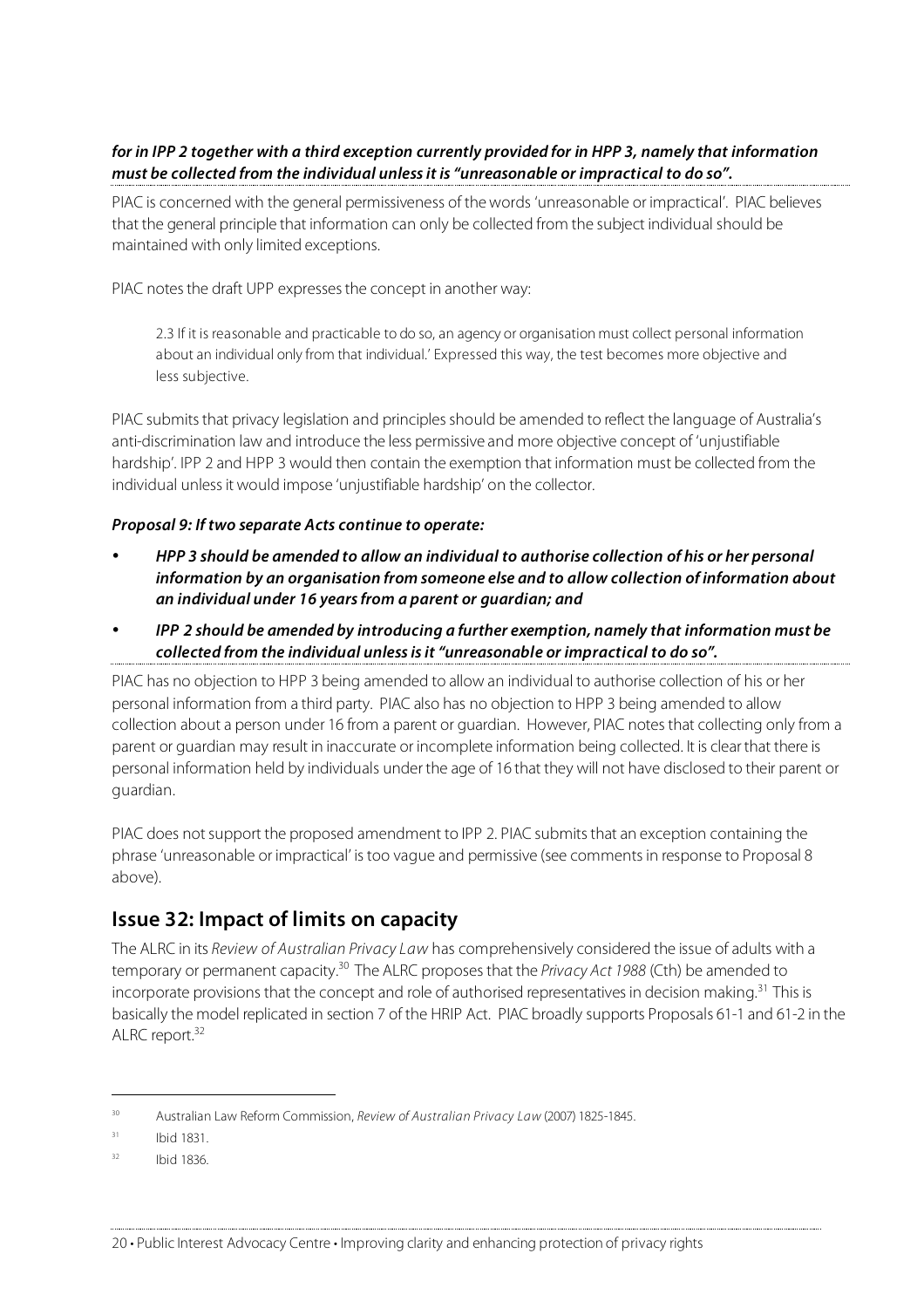The ALRC recommends the adoption of the wording of the Health Records Act 2001 (Vic), ratherthan the NSW legislation. PIAC submits that any state legislation in this area should be based on a uniform Commonwealth model. Relationships such as guardianship can extend privacy issues beyond state borders and currently different states have different legislative models for guardianship, powers of attorney and substituted decision making generally.

### **Proposal 10: IPPs 3 and 4 should be amended to stipulate that the requirements imposed by those sections apply whether the information is collected directly from the individual to whom the information relates or indirectly from someone else**

PIAC supportsthis proposal. The privacy principles about collection of personal information should apply regardless of whether the information is collected directly or indirectly. PIAC agreed with the NSW LRC's reasoning on this point.

### **Issue 33: Achieving consistency between IPP 3 and HPP 4 or UPP 3.2**

PIAC believes that HPP 4 provides a more comprehensive code in relation to notification in the privacy principles. PIAC believesthe phrase 'as reasonable in the circumstances' found in both UPP 3 and HPP 4 is unnecessarily permissive The codification of the exceptions set out in HPP 4, PIAC submits, makes this phrase unnecessary.

#### Proposal 11: IPPs 3 and 4 should be amended to clarify that the word "collects" means, in relation to **information derived from observations of, or conversations with an individual, the point at which information isrecorded.**

PIAC supports this proposal. While this would allow agency employees to avoid the operation of IPPs 3 and 4 by communicating their observations orally, rather than recording them it appearsimpractical and extreme to require IPP 3 and 4 to apply in respect of non-documented personal information. PIAC notesthat the definition of 'personal information' in section 4 of the PPIP Act contemplates non-documented information:

... information or an opinion (including information or an opinion forming part of a database and whether or not recorded in material form) about an individual whose identity is apparent or can reasonably be ascertained from the information or opinion [emphasis added].

However, it is difficult to imagine how to effectively apply these IPPs to non-recorded information.

### **Issue 34: Application of IPP 9 and HPP 9 to conclusions, opinions, observations, or conversations**

PIAC believes that while there are some legal and administrative difficulties that arise from regulating documents containing opinion rather than factual information only, total exclusion of opinion from the privacy principles is both unnecessary and contrary to the public interest.

PIAC maintains that the public interest reasons for both IPP 9 and HPP 9 are the same for both facts and opinion, ie, to ensure that information is not used by the holder of the information until the subject of the information has a chance to correct any errors and provide any additional information they decide might correct or modify the information held.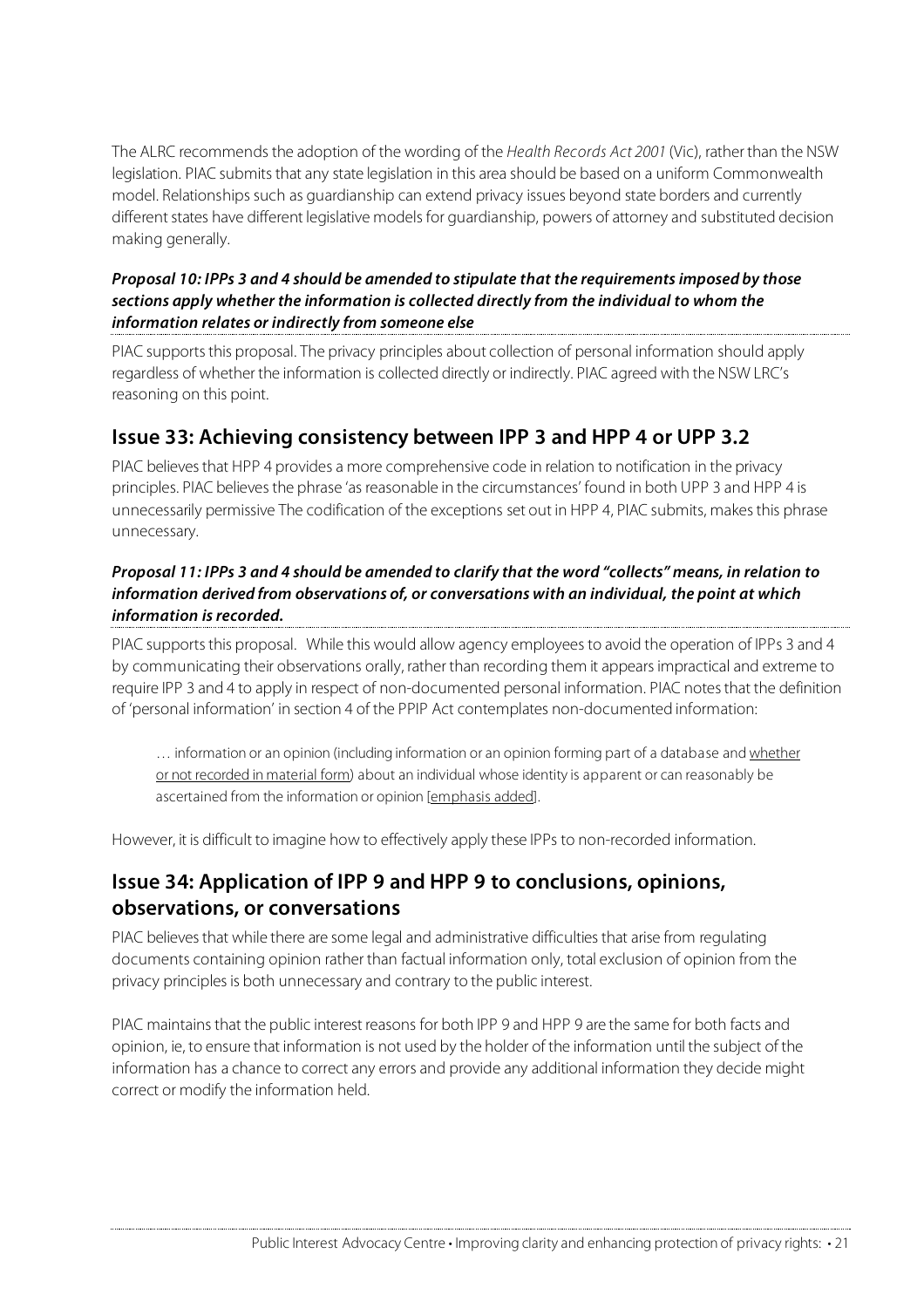PIAC does not accept that these public interest considerations are in any way diminished by the fact that the information is provided orally and isrecorded in a file note. There are cogent reasons why all personal information, including what the PPIP Act describes as opinion, should be subject to IPP 9 and HPP 9.

Although the PPIP Act speaks of information or an opinion as if they are entirely separate concepts, the reality is that most information held about someone is a mix of objective facts and subjective opinion. Statements of opinion, particularly in documents likely to be subject to privacy legislation, often set out certain facts that led to formation of the opinion. This can apply in even the shortest conversation found recorded in a file note, eg, 'X has schizophrenia because she says she hears voices'. From the point of view of the subject of the information, quite often the facts and the opinions are both contestable.

PIAC submits that if factual information is contained in a document that also includes opinion then the same public interest applies in requiring verification of these 'facts' as applies if the document does not contain opinion. Most health information contains both objective facts and subjective opinion. The line between these two categories is often not so easily drawn. Something as seemingly objective as blood tests can be subject to false negatives and false positives.

IPP 9 and HPP 9 impose a similar obligation; in that the holder must take reasonable stepsto ensure that the information is'relevant, accurate, up to date, complete and not misleading'. It is hard to argue that all opinion is always relevant, up to date and complete. PIAC believes that individuals should have a right to be aware of opinion evidence about them that may have been superseded by other opinions, that has not been based on accurate or contemporise facts, or is not complete. Thisis particularly relevant to health information.

A health consumershould have the right to seek and provide alternative opinions if an authority or health provider hold certain opinion evidence concerning them about which they disagree. This general right has been recognised in discussions leading to the National Charter of Healthcare Rights although it is not specifically included in the final Charter.<sup>33</sup>

# Proposal 12: IPP 5 and HPP5 should be amended to include a requirement for the secure collection of **personal information**

PIAC supports this proposal on that basis that all personal information held by an agency or an organisation should be held securely.

#### **Proposal 13: The meaning and effect ofs 20(5) of the Privacy and Personal Information Protection Act 1998 (NSW) and s 22(3) of the Health Records and Information Privacy Act 2002 (NSW), and their application to the IPPs and HPPsrespectively, should be clarified.**

While PIAC supports clarification of these provisions it prefers the approach set out in response to Issues 62 and 63 below, which would remove the need for subsection 20(5).

# **Issue 35: Clarifying the effect of subsections 15(1) and (2) of the PPIP Act**

PIAC agrees that clarification of the effect of subsections 15(1) and (2) of the PPIP Act is necessary. As currently worded, these sections appear to contradict each other. Subsection 15(1) provides that an agency 'must' amend personal information if requested, whereas subsection 15(2), which provides for certain steps to be

j

<sup>&</sup>lt;sup>33</sup> Australian Commission on the Safety and Quality of Health Care. Australian Charter of Healthcare Rights <http://www.safetyandquality.gov.au> at 17 October 2008.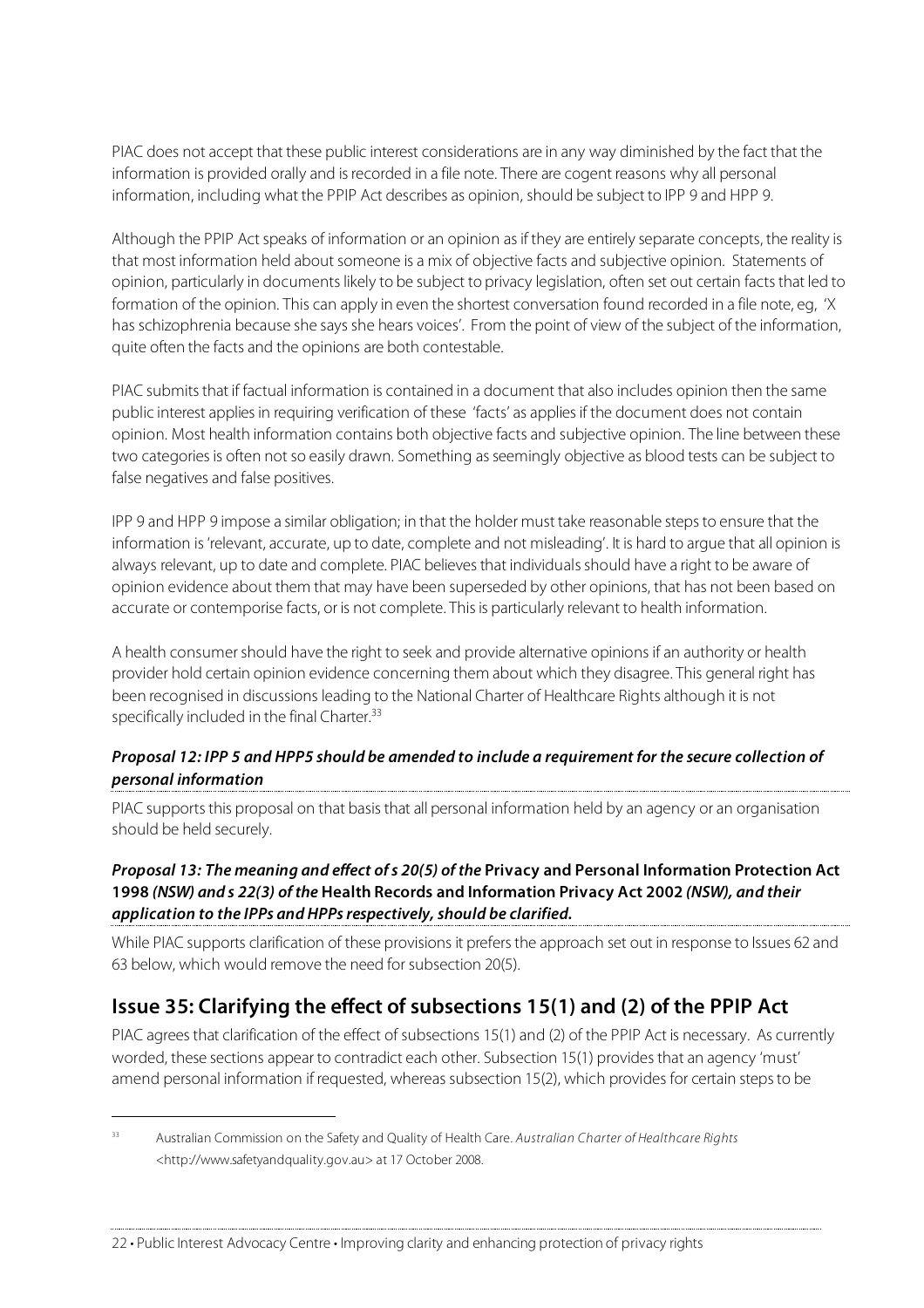taken if an agency is not prepared to make amendments, clearly contemplatesthat an agency may choose not to make the requested amendments.

PIAC supports the NSW LRC's proposed amendment to subsection 15(2) of the PPIP Act.

# **Issue 36: Streamlining the 'use' and 'disclosure' principles**

PIAC supportsthe consolidation of the 'use' and 'disclosure' principlesinto a single privacy principle such as UPP 5. PIAC has previously expressed concern about the confusion that arises about whether an action is a 'use' or a 'disclosure'.<sup>34</sup> PIAC is concerned that this confusion can, and has, lead to particular conduct falling through the gaps: see ZR v NSW Department of Education and Training [2008] NSWADT 199.

# **Issue 37: Clarifying the 'purpose' of collection**

PIAC supports amendment of IPPs 10 and 11 to ensure clarity. However, use of the 'collection' does not include situations where personal information is created by the agency or organisation without the agency or organisation going through a process of 'collection'. Similarly, the information may be unsolicited information received by the agency or organisation. PIAC submits that IPPs 10 and 11 should not be restricted to dealing with the purpose for which information has been collected, but should also apply to the purpose for which a record of personal information was created or the purpose for which the information was retained.

# **Issue 38: Application of IPPs 10 and 11 and HPPs 10 and 11 to unsolicited information**

Refer to the response above to Issues 22 and 23.

### **Issue 39: Inclusion of a privacy principle in terms identical, or equivalent to the proposed UPP 2.5**

PIAC notes that proposed UPP 2.5 has now been re-named UPP 2.4 in the ALRC's final report. PIAC supports the inclusion of in the privacy principles of a principle in termsidentical to the proposed UPP 2.4. Unsolicited information is can be extremely sensitive (for example, allegations of child abuse, or domestic violence) and where an agency decides to retain this information, it should be subject to adequate privacy protection, in terms of access, correction, security, use and disclosure.

At present, the PPIP Act does not provide this protection. Subsection 4(5) of the PPIP Act provides that personal information is not 'collected' if receipt of the information by the agency is unsolicited. This means that the collection principles—IPPs 1 to 4—do not apply to unsolicited information. The application of the remaining IPPs to unsolicited information is uncertain. 35

In PIAC's view, UPP 2.4 provides appropriate protection for unsolicited information and should be incorporated into the PPIP Act.

j

<sup>&</sup>lt;sup>34</sup> Mainsbridge with Banks, above n7.

<sup>&</sup>lt;sup>35</sup> See, KD v Registrar, New South Wales Medical Board [2004] NSWADT 5; OA v NSW Department of Housing [2005] NSWADT 233; AW v Vice Chancellor, University of Newcastle [2008] NSWADT.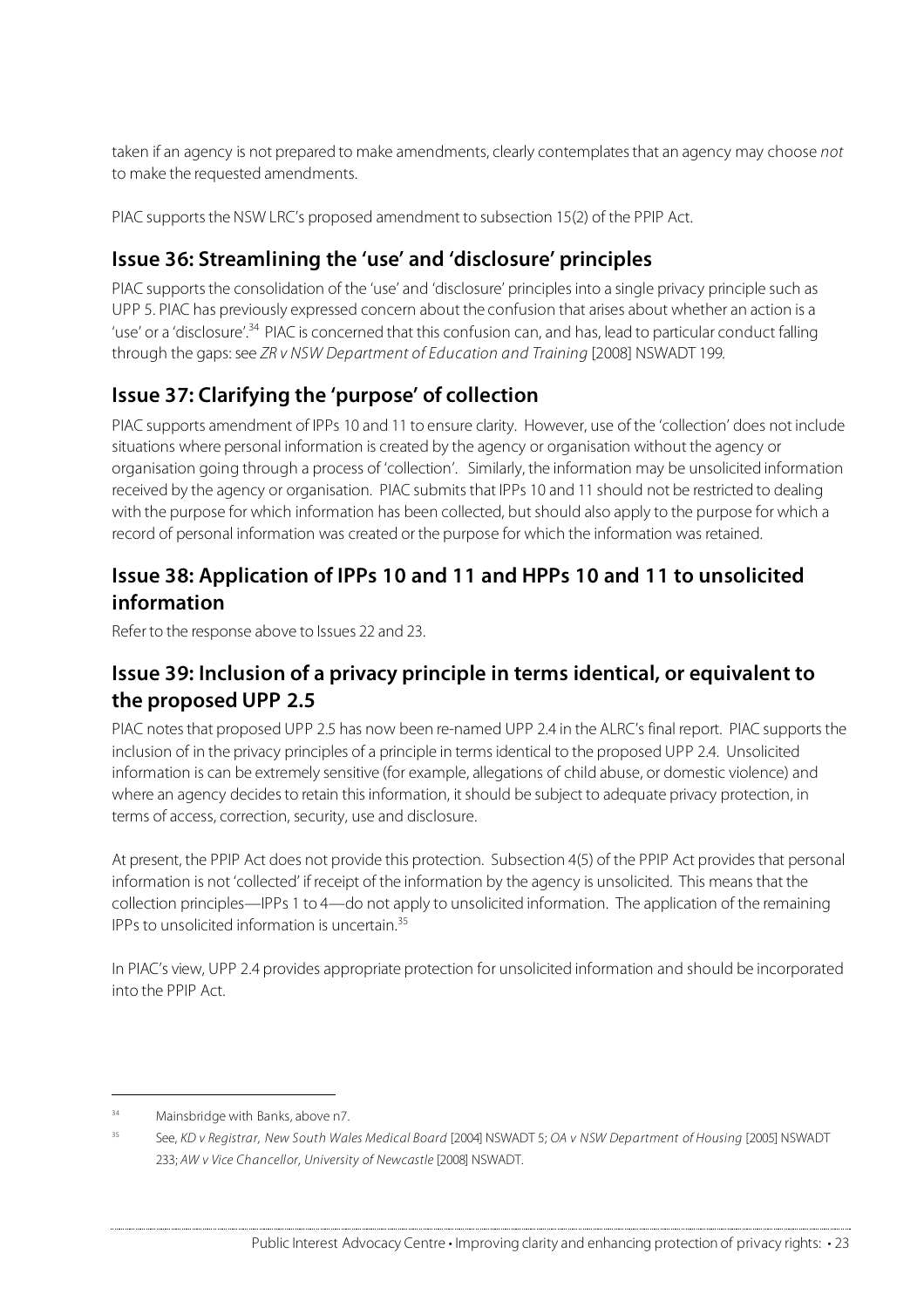# **Issue 40: Disclosure to third parties**

PIAC supports the amendment of paragraph 18(1)(b) of the PPIP Act to include the phrase 'and the agency disclosing the information has no reason to believe that the individual concerned would object to the disclosure'.

### **Issue 41: Restrictions on disclosure of an individual's criminal history and record**

PIAC believes that an individual's criminal history and record should be included in restricted information set out in subsection 19(1) of the PPIP Act. This is consistent with the approach taken in other jurisdictions.<sup>36</sup>

# **Issue 42: Clarification of the meaning of the words 'sexual activities'**

PIAC believes that the term 'sexual activities' are uncertain and unclear. PIAC submits that subsection 19(1) of the PPIP Act should be amended by replacing the phrase 'sexual activities' with the phrase 'sexual orientation'. The term 'sexual orientation' reflects modern usage $^{37}$ , and is consistent with language used in recent federal legislation<sup>38</sup>, and with state and territory human rights and anti-discrimination legislation.<sup>39</sup>

# **Issue 43: Consolidating restrictions on disclosure**

PIAC submits that the current separation of subsection 19(1) from section 18 of the PPIP Act is confusing and may result in the stricter requirements for disclosure of sensitive information being overlooked. PIAC also notes that the remaining provisions of section 19 deal with the separate issue of trans-border information disclosure. Logically, it makes sense for subsection 19(1) to be incorporated into section 18, which relates to limits on disclosure of personal information.

**Proposal 14: Section 19(2) of the Privacy and Personal Information Protection Act 1998 (NSW)should** be redrafted in line with HPP 9 and the proposed UPP 11. Alternatively, if the Privacy and Personal **Information Protection Act 1998 (NSW) and the Health Records and Information Privacy Act 2002** (NSW) are to become one Act, HPP 9, redrafted to incorporate elements of the proposed UPP 11, is to be **preferred overs 19(2) to regulate transborder data flows and transfer of information to Commonwealth agencies.**

PIAC is concerned that none of the current provisions, nor proposed UPP 11 provide an appropriate level of privacy protection for information subject to cross-border data flow. They are all far too permissive and leave the individual with little or no protection against or remedy for breach. The principle in respect of cross-border data flow ought to be that the consumer's privacy interests remain fully protected under the domestic law applying to the entity holding and handling the information. The consumer should not be required to understand the nature of the data flow nor be required to consent to data transfer. Rather, they should be able

 $\overline{a}$ 

<sup>&</sup>lt;sup>36</sup> Privacy Act 1988 (Cth) s 6; Information Privacy Act 2000 (Vic) sch 1; Information Act 2002 (NT) s 4; Personal Information Protection Act 2004 (Tas) s 3.

<sup>&</sup>lt;sup>37</sup> In recent years, the use of the term 'sexual orientation' has been preferred by media style quides to the term 'sexual preference' as the latter carries the contested implication that sexuality is a matter of choice. See, for example, Gay and Lesbian Alliance against Defamation, Media Reference Guide, <http://www.glaad.org/media/guide/style.php> at 21 December 2007.

<sup>&</sup>lt;sup>38</sup> Private Health Insurance Act 2007 (Cth) s 55.5

<sup>&</sup>lt;sup>39</sup> Equal Opportunity Act 1995 (Vic) s 6; Charter of Human Rights and Responsibilities Act 2006 (Vic) s 3; Equal Opportunity Act 1984 (WA) s 35O; Anti-Discrimination Act 1998 (Tas)s 16; Human Rights Act 2004 (ACT) s 8.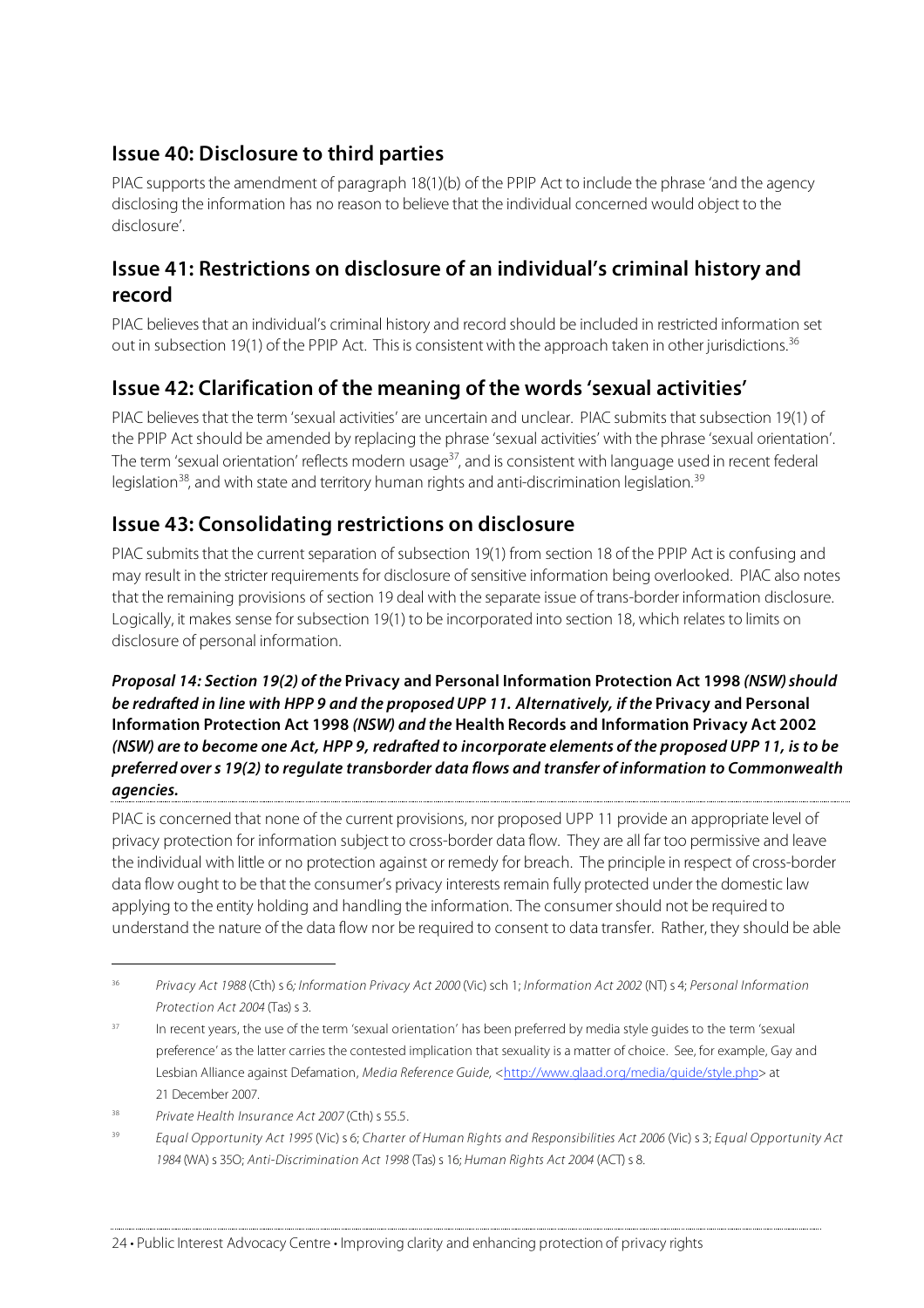to feel certain that their personal information is protected under local law from any breach of the privacy principles and should have a local, accessible remedy for breach against the principal to whom their personal information was provided at first instance.

PIAC notesthat the proposed UPP 11 has been the subject of extensive and appropriate criticism for being far too permissive and not ensuring an effective and accessible remedy for a person who isthe victim of a breach of their privacy.

#### **Proposal 15: If the Privacy and Personal Information Protection Act 1998 (NSW) and the Health Records and Information Privacy Act 2002 (NSW) are to become one Act, a privacy principle regulating** the use and disclosure of identifiers should be contained in the new Act. If the two Acts are to remain **separate, the Privacy and Personal Information Protection Act 1998 (NSW)should be amended by the addition of a further IPP regulating the use and disclosure of identifiers.**

PIAC is concerned about the increasing number of identifiers being developed by government agencies as they strive to deliver services in a 'joined-up government' manner. PIAC strongly supports the inclusion of a privacy principle regulating the use and disclosure of identifiersin whatever form NSW privacy legislation ultimately takes.

PIAC notes that the PPIP Act is currently the only privacy statute in Australia that does not include a provision regulating the use of identifiers. This is unacceptable given the potential of identifiers to increase threats to privacy by facilitating unauthorised linkages of information about an individual within and across organisations, particularly in an electronic environment.

PIAC supports a separate privacy principle relating to Identifiers along the lines of proposed UPP 10 in the ALRC Report. Accommodation of identifiers within other privacy principles such as collection, use and disclosure would be unnecessarily complex and would fail to give adequate recognition to the serious privacy risks associated with the misuse of identifiers. Proposed UPP 10 in the ALRC Report provides an appropriate model.

### **Issue 44: The privacy principle regulating the use and disclosure of identifiers**

See the comments above in relation to Proposal 15. PIAC submits that the proposed UPP 10 is the preferable model because it focuses on ensuring 'single use' of identifiers, contains fewer exemptions, and has stricter limits on use and disclosure.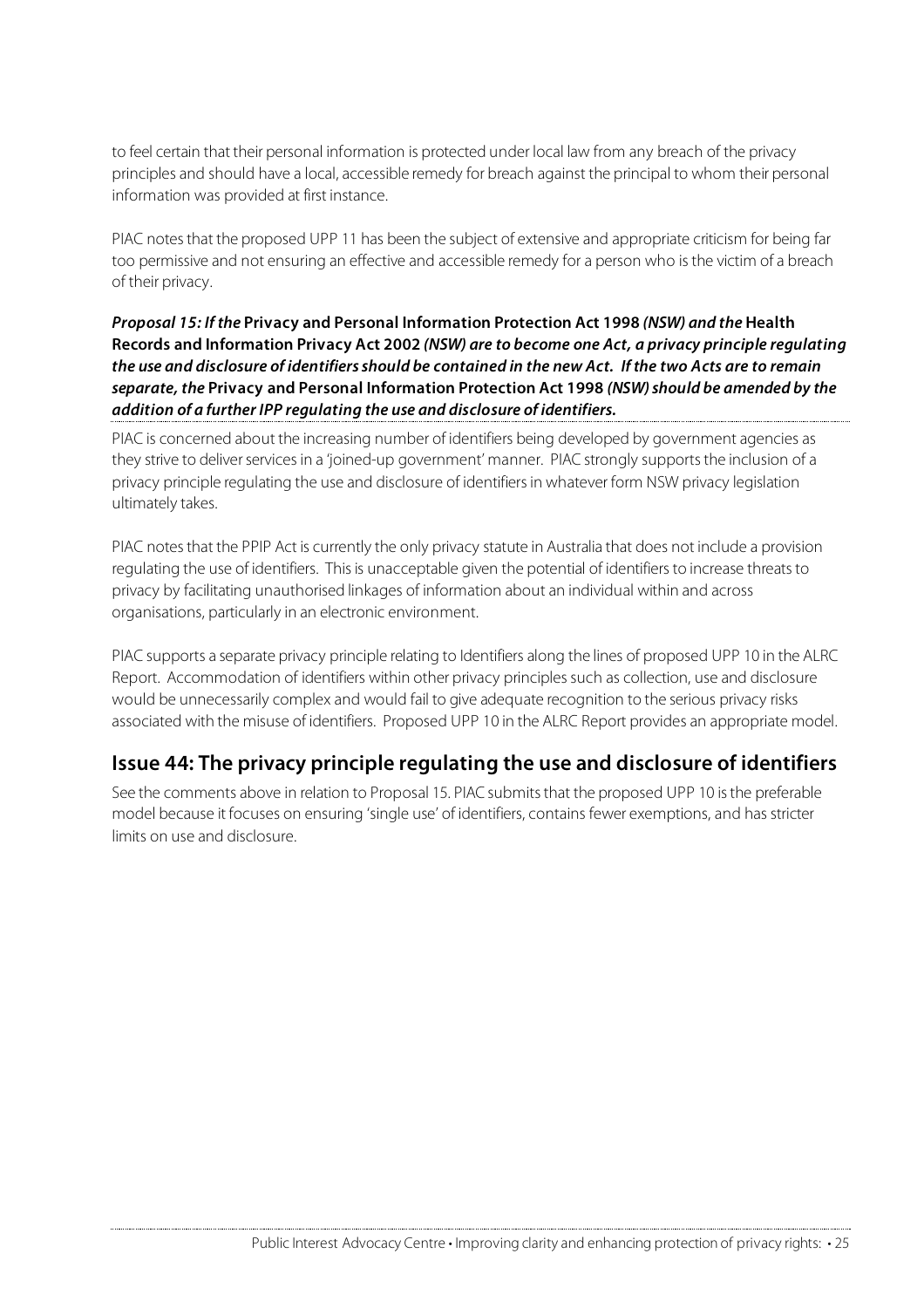# **Chapter 7: Other operational issues**

### **Issue 45: Exemptions relating to complaint handling or investigative processes**

PIAC favours the use of selective rather than general exemptions and would not support this proposed amendment to section 24 of the PPIP Act. To the extent that it is considered necessary to avoid the dichotomy identified by the NSW LRC, PIAC submits that the current approach of the Privacy Commissioner in making a Direction under section 41 on the use of information for investigative purposes has the advantage that it is regularly reviewed.

### **Issue 46: Interpretation and clarification of subsection 25(a) of the PPIP Act**

See proposal 16 below.

#### **Proposal 16: Section 25(b) of the Privacy and Personal Information Protection Act 1998 (NSW)should be amended to read asfollows:**

#### 'A public sector agency is not required to comply with sections 9, 10, 13, 14, 15, 17, 18 or 19 if: **… non-compliance is otherwise permitted (or is necessarily implied or reasonably contemplated) under an Act (including the State Records Act 1998) or any other law.'**

PIAC does not support this proposal. The addition of the words 'or any other law' in the subsection would allow an exemption from most of the IPPs where non-compliance is permitted (or necessarily implied or reasonably contemplated) under the common law. Thisis an extremely vague and uncertain test, and would arguably allow an agency to evade its privacy responsibilities for such reasons as a 'common law duty to disclose'.

The words 'otherwise permitted (or is necessarily implied or reasonably contemplated)' are extremely broad, and have contributed to the progressive watering down of the PPIP Act over the years. In PIAC's submission, a much better test is that used in section 47 of the Disability Discrimination Act 1992 (Cth), which provides that an act will not be unlawful where it is done in 'direct compliance' with an industrial instrument or a prescribed law. This approach provides clarity and certainty asit is much easier for an entity with obligations under the legislation to determine whether or not it has directly conflicting obligations under a relevant industrial instrument or a law that has been prescribed under regulations than to ascertain whether there might be, by implication, a conflicting obligation somewhere in the law in Australia.

### **Issue 47: Exemption from section 18 where disclosure to an investigative agency for complaints-handling or investigative functions**

PIAC recognisesthe legitimate exercise of investigative agenciesthat obtain information from individuals and other agenciesthrough statutory powers. PIAC also has, in the area of health policy, highlighted the need for promotion of increased patient safety and the role that open disclosure by health providers plays in improving patient safety. However, PIAC believes that neither investigative agencies, or other agencies holding personal information that are required to release this information for the purpose of an investigation, are hampered by the existing legislative arrangements.

Investigative agencies are set out in the definition in the PPIP Act and additional agencies can be added by regulation. Issue 47 is concerned with the disclosure of personal information held by an agency to an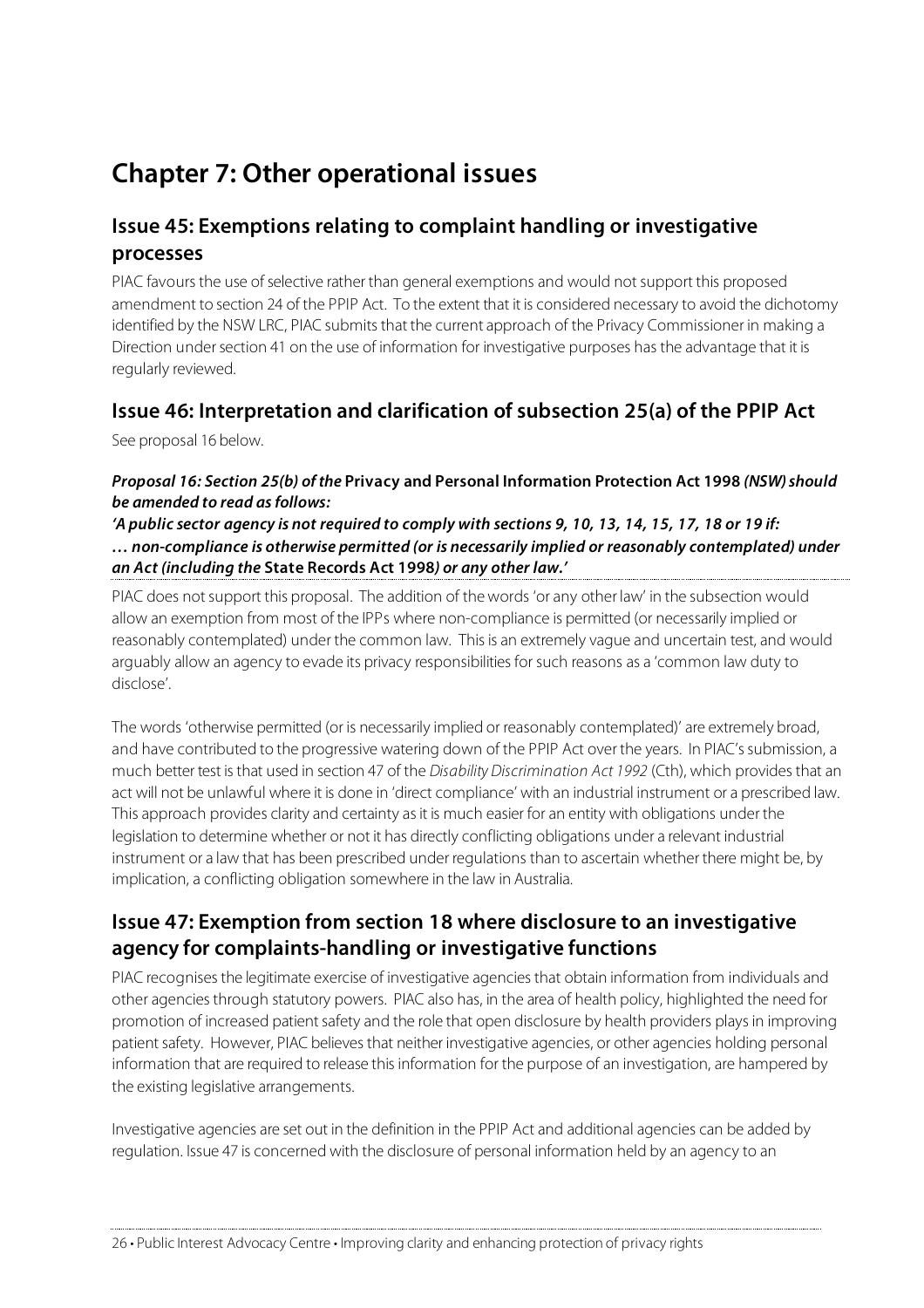investigative agency for the purposes of an investigation. Undersection 18 of the PPIP Act there are four exemptions to the principle that personal information held by one agency should not be disclosed to another agency. Section 24 of the PPIP Act sets out the exemptions with regard to investigative agencies investigation functions. Section 25 of the PPIP Act says that a public sector agency is not required to comply with section 18 if the agency is lawfully authorised or required not to comply with the principle concerned. PIAC submits that section 25 is sufficient to cover the concerns raised regarding investigative agencies.

The NSW Ombudsman does appear to have particular concerns regarding pre-investigation inquiries but this seems to be more a concern about the Ombudsman Act 1974 (NSW) than about privacy legislation. If the Ombudsman Act 1974 (NSW) specifically authorised the Ombudsman to require the release of personal information for provisional inquiries, then the Ombudsman could collect the information undersection 24 of the PPIP Act and the agency holding the information could disclose under section 25 of the PPIP Act.

A recent legislative amendment whereby the NSW Parliament has given an agency powersto demand information prior to an investigation is found in section 21A of the Health Care Complaints Act 1993 (NSW). That section has given the Health Care Complaints Commission the same powers in requiring the production of information prior to assessment of a complaint as it has in investigating a complaint.

PIAC believes that information released should be subject to all privacy principles once the investigative body holds the information. PIAC also believes that investigative bodies should, if possible given the nature of the investigation, obtain the consent of the subject of the information to its release before using coercive powers to obtain information. If the information is in the form of investigation reports or official responses to the original complaint, then the subject of the information should have a prima facie right of access to this information. This must always be balanced by the public interest in the investigation itself and the benefit of open disclosure by health providers where agencies are encouraged to disclose all the information they hold relative to a complaint made or concerns or questions raised.

PIAC notes that it sometimes argued that if provider responses to complaints are available to all parties, not just the investigator, this has a tendency to discourage open disclosure.

To clarify these issues, PIAC proposes that the Privacy Commissioner issue guidelines in relation to the operation of the privacy principles and information released for the purposes of investigation.

# **Issue 48: Clarification of the interaction of subsections 29(2) and 30(1) of the PPIP Act**

PIAC agrees that currently subsections 29(2) and 30(1) of the PPIP Act are ambiguous and need to be clarified. PIAC considers that the term 'modify' should replace the term 'regulate' in subsection 29(2) as it is the more restrictive term.

### **Issue 49: Clarification of the precise scope of a privacy code of practice**

PIAC agrees that the precise scope of a privacy code of practice should be clarified. However, while PIAC accepts that there are circumstances in which an agency may need to modify the privacy principles such as where privacy has to be balanced against other public interests, PIAC considersthat Privacy NSW ought to have a test or, at the very least, guidelines as to what will be considered by it to constitute the public interest. PIAC also considersthat in deciding whetherto approve a Code of Practice, Privacy NSW should undertake public consultation and call for and consider submissions.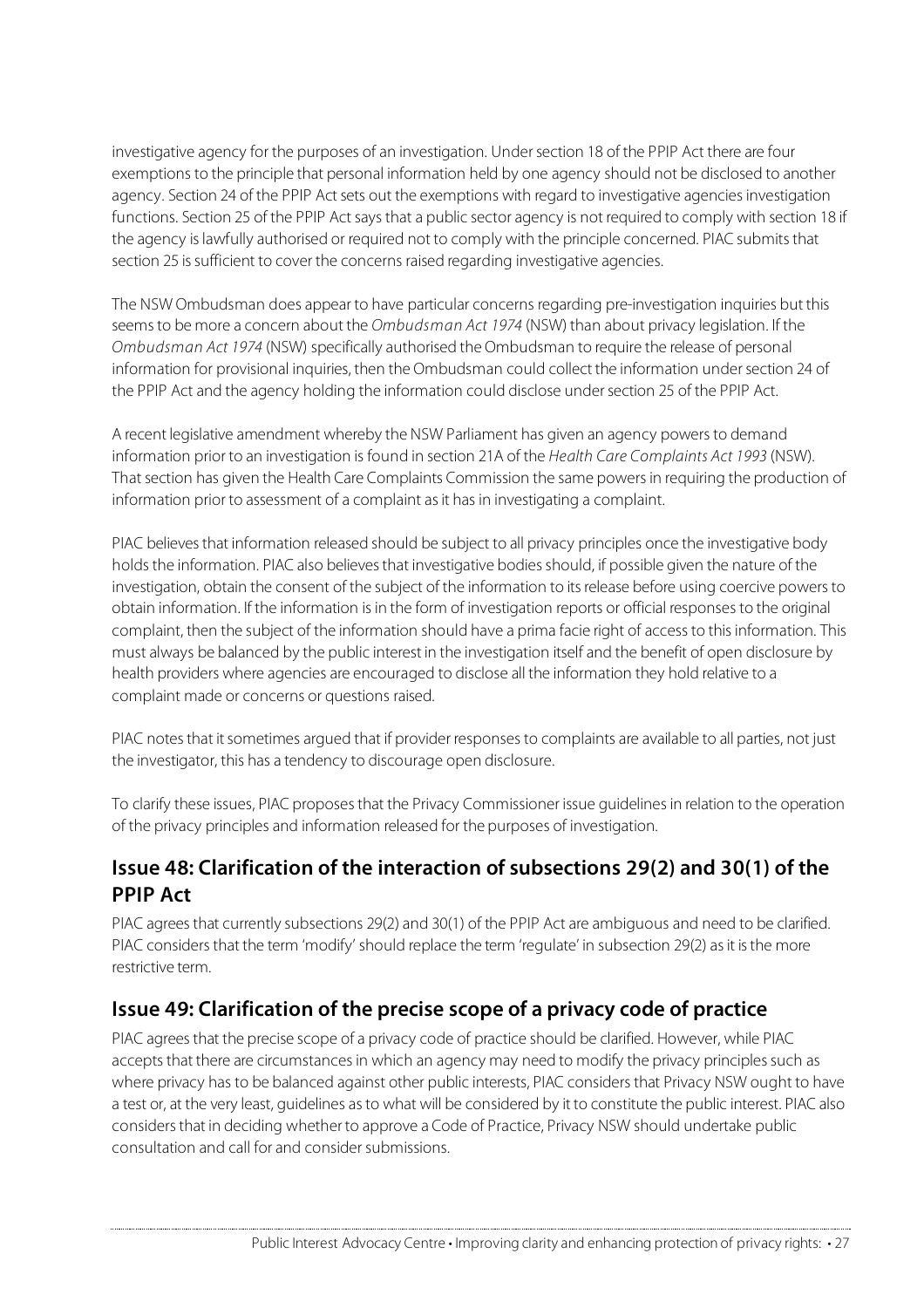#### **Proposal 17: Section 41 of the Privacy and Personal Information Protection Act 1998 (NSW)should be amended to give the Privacy Commissioner the power to amend an earlier direction.**

PIAC supports this proposal. A legislative amendment along these lines would essentially overcome an oversight in the original drafting of the legislation. It is almost inconceivable that Parliament intended to give the Commissioner power to exempt an authority or organisation from the privacy principles and not to have the power to later amend or rescind this process.

# **Issue 53: Clarification of scope of application of subsection 45(1) of the PPIP Act**

Section 45(1) should **not** be limited to individuals whose privacy has been violated or to third parties acting on behalf of those individuals. Itshould also allow third parties which have a role assystemic advocates on issues to bring complaints in appropriate but limited circumstances.

In many cases, the individual whose privacy has been affected may be the last to find out, or may be reluctant to bring a complaint themselves because of financial disadvantage, or fear of reprisals. In these circumstances, there should be provision for complaints to be brought by others who become aware of the breach of privacy. Widespread or systemic breaches of privacy (such as data security breaches) are often more effectively and appropriately dealt with through representative complaints.<sup>40</sup>

Unfortunately, there is currently no express provision in the PPIP Act for the bringing of representative complaints. It is therefore vital that subsection 45 (1) be clearly worded so as not to restrict the rights of third partiesto make complaints.

# **Issue 57: Application of the Commissioner's section 51 powers in respect of withdrawn complaints**

Section 51 of the PPIP Act should be amended to make it clear that the Privacy Commissioner has the power to conduct an inquiry or investigation into any general issues raised by a withdrawn complaint. This section provides an important vehicle for the Privacy Commissioner to examine systemic breaches of privacy, and should not be unduly restricted. A complainant may decide to withdraw an otherwise meritorious complaint for any number of reasons, including ill health, relocation, financial disadvantage or inability to obtain legal representation. In these circumstances, it should still be possible for the Privacy Commissioner to inquire further into any systemic issues raised by the complaint.

# **Issue 58: Clarification of powers under sections 50 and 65 of the PPIP Act**

PIAC submits that section 65 of the PPIP Act would allow the Privacy Commissioner to make a 'special report' in relation to a complaint made under section 45. Subsection 65(1) simply requires that the special report be on 'any matter in connection with the discharge of [the Privacy Commissioner's] functions'. The Privacy Commissioner's functions include 'to receive, investigate and conciliate complaints about privacy related matters (including conduct to which Part 5 applies)' (PPIP Act, paragraph 36(2)(k)). Subsection 45(1) allows the Commissioner to deal with complaints about the alleged violation of, or interference with, the privacy of an individual.

 $\overline{a}$ 

<sup>&</sup>lt;sup>40</sup> For example, complaints about tenancy blacklists brought under the Privacy Act 1988 (Cth).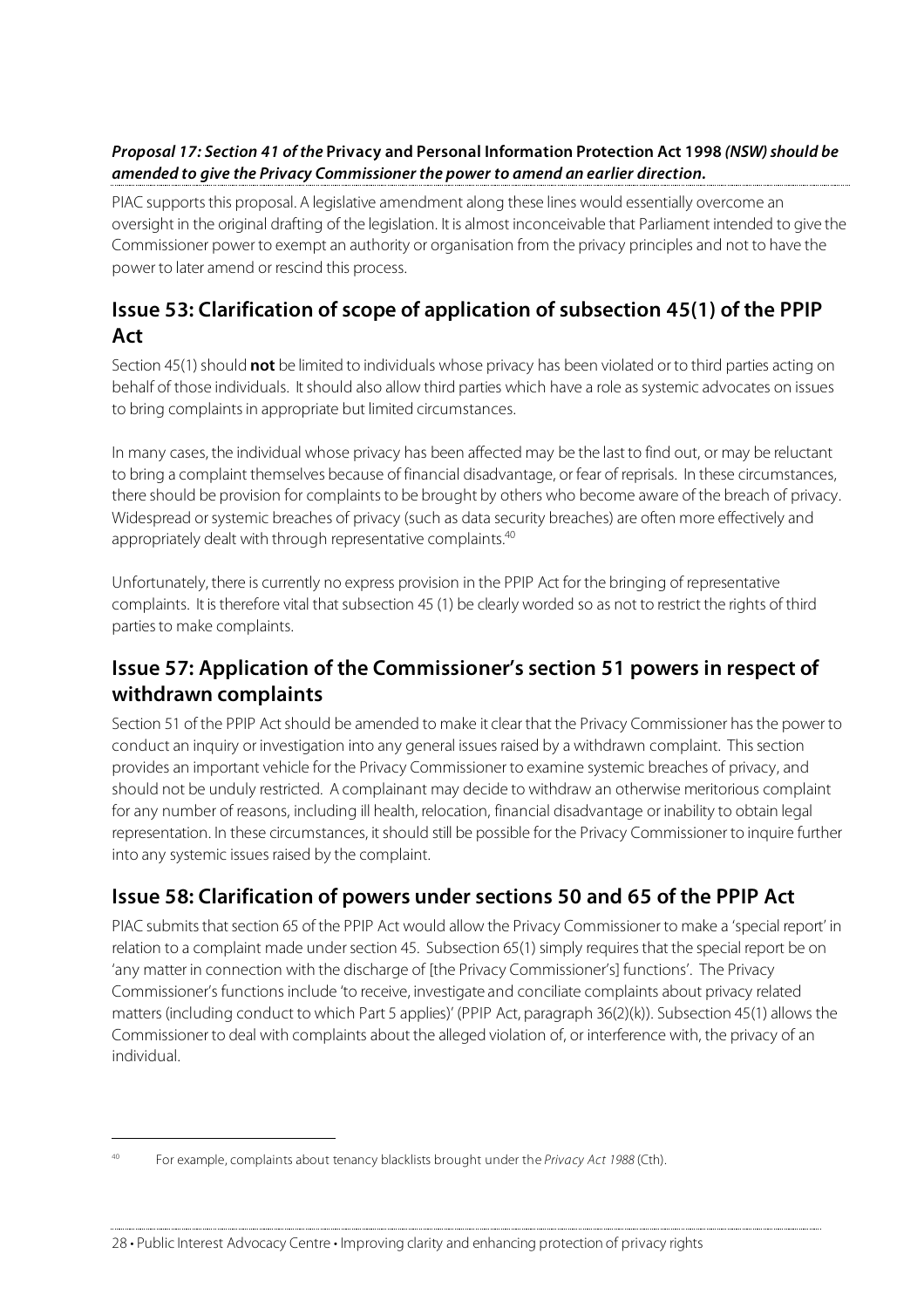PIAC notes that the Crown Solicitor has expressed a different view<sup>41</sup>, and it may therefore be useful for the legislation to be amended to more clearly spell out the extent of the Privacy Commissioner's powers under section 65.

The power to make special reports to Parliament is a vitally important means of ensuring government accountability and of drawing public attention to matters that raise serious and/or systemic privacy issues.<sup>42</sup> It is therefore essential that this power not be read down, or weakened in any way.

# **Issue 59: Clarification of the jurisdiction of the ADT**

Section 55 of the PPIP Act should be amended to clarify whether an application to the ADT is heard it its original or review jurisdiction. Although the ADT has previously held that it hears privacy mattersin itsreview jurisdiction<sup>43</sup>, the issue is not completely clear, and there are some factors that would seem to suggest the jurisdiction is original.<sup>44</sup> Legislative clarification is necessary in order to prevent matters being delayed by protracted legal argument about the issue.

In PIAC's view, the jurisdiction should be specified as being 'review' rather than original.

The legislation should also make it clear that the type of review is a merits review of conduct, rather than review of a decision.

#### **Proposal 18: The Privacy and Personal Information Privacy Act 1998 (NSW)should be amended to include a limitation period for application for review by the Administrative Decisions Tribunal of an internal review. Thisshould provide that an application to the Administrative Decisions Tribunal for external review of a complaint must be made within 60 days after the applicant:**

#### **(a) is notified that the Privacy Commissioner refusesto investigate the conduct complained of; or**

#### **(b) receives a report of the results of the Privacy Commissioner'sinvestigation.**

PIAC agrees that there should be a limitation period for application for review by the ADT. However, this should apply not only where there has been a complaint to the Privacy Commissioner under section 45 of the PPIP Act, but also where an internal review has been carried out by an agency.

PIAC also agrees with the proposed limitation period of 60 days, provided the ADT also has discretion to extend this period in appropriate circumstances (for example, where the complainant has been unable to file in time because of health problems, or because he orshe has had difficulty in obtaining legal representation). PIAC notesthat the Federal Court and the Federal Magistrates Court have discretion to extend time limits for the filing of applications in discrimination matters<sup>45</sup>, and PIAC submits there is no apparent reason why the same should not also apply in privacy matters.

 $\overline{a}$ 

<sup>41</sup> NSW Law Reform Commission, above n16, 139.

<sup>&</sup>lt;sup>42</sup> See, for example, Privacy NSW, Special Report to NSW Parliament under section 65 of the Privacy & Personal Information Protection Act 1998 (NSW): Complaint by Student A and his father against Mr John Aquilina MP, Mr Walt Secord and Mr Patrick Low, Special Report No 2 (2002).

<sup>43</sup> Fitzpatrick v Chief Executive Officer, Ambulance Service of New South Wales [2003] NSWADT 132.

<sup>44</sup> For example, the remedies available under section 55(2) of the PPIP Act include damages and injunctions, which are not typically available in merits review proceedings.

<sup>&</sup>lt;sup>45</sup> For example, where a complaint is terminated by the President of the Australian Human Rights Commission, subsection 46PO(2) of the Human Rights and Equal Opportunity Commission Act 1986 (Cth) provides that an application must be made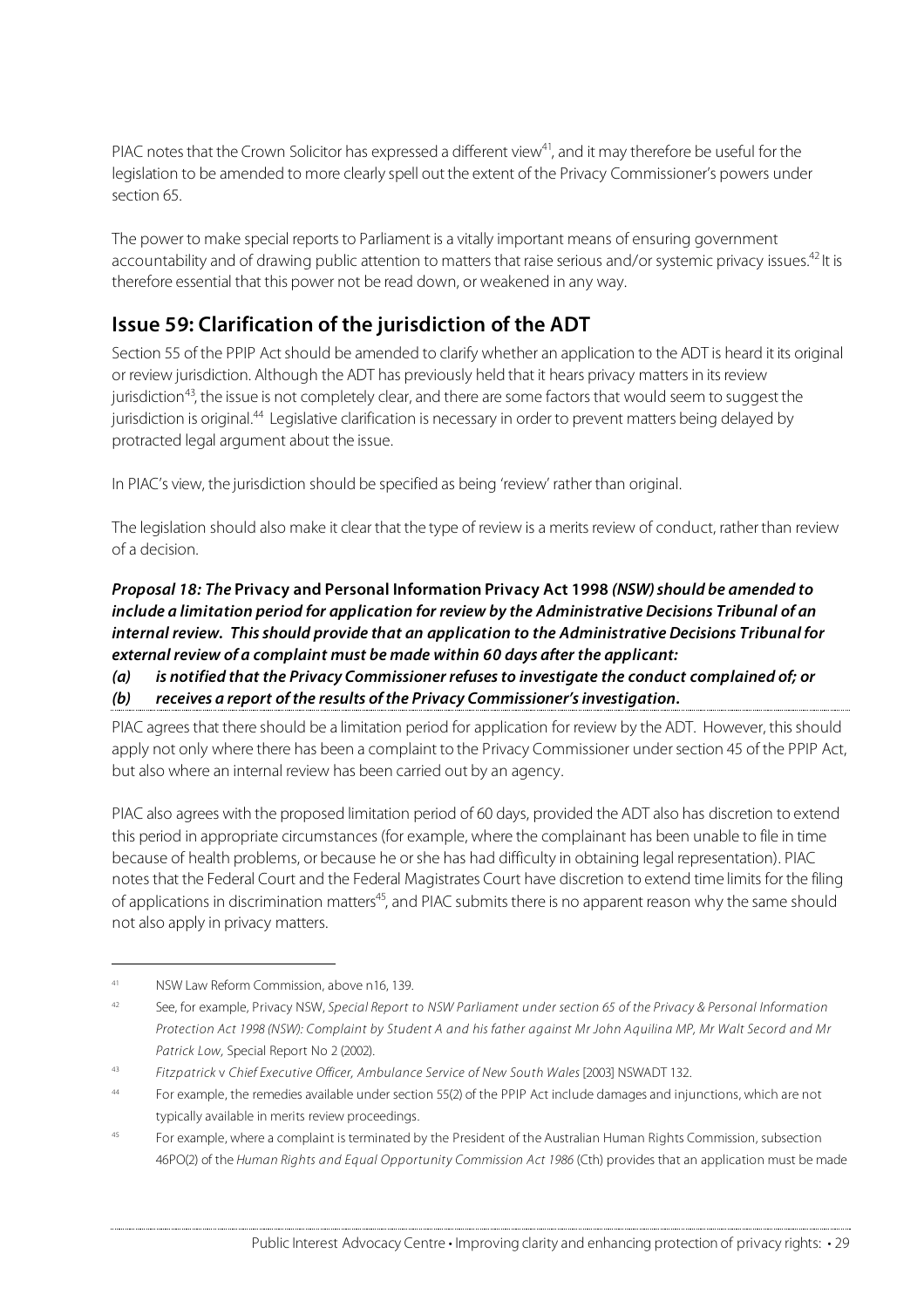The term 'is notified' in Proposal 18(a) should be replaced by the words 'receives notification' as this provides greater clarity about the commencement of the limitation period and is also consistent with the wording used in Proposal 18(b). In the case of an internal review, the 60-day limitation period should commence when the applicant receives the findings of the agency's review.

#### **Time limits for internal reviews**

It is disappointing that the Consultation Paper does not also address the issue of time limits for the carrying out of internal reviews by agencies. PIAC's concerns about thisissue were set out atsome length in itssubmission to the Attorney General's Review of the PPIP Act in 2004. For a number of PIAC's clients, the internal review process has been a frustrating experience, characterised by substantial delays by the relevant agency. For example, in one matter a total of ten months elapsed between the receipt by the public sector agency of the complaint and the finalisation of the review. For many applicants, the review process can be a stressful time, particularly if they are employed by the relevant agency, or dependant on the agency for provision of services. Unlike complainants under the Anti-Discrimination Act 1977 (NSW) and otherstate and federal discrimination laws, they have no protection against victimisation. It is therefore important that reviews be carried out as expeditiously as possible.

Subsection 53(6) of the PPIP Act gives an applicant the right to apply to the Tribunal if the internal review is not completed within 60 days. However, in PIAC's experience, most applicants are reluctant to take this course, asit invariably involveslegal representation and associated costs. In practice, therefore, they are effectively at the mercy of agenciesthat delay the review process, either deliberately or through incompetence.

PIAC recommends that agencies that fail to complete an internal review within 60 days should be subject to penalties under the PPIP Act.

PIAC acknowledges that many agencies (particularly small agencies) may face difficulty in conducting internal reviews, particularly where resources are constrained or where the officer carrying out the review lacks relevant experience and expertise. PIAC recommends that in these circumstances, agenciesshould be able to refer out the review function to suitably qualified and independent bodiessuch as auditors orspecialist consultants with expertise in privacy law.

#### **Issue 60: Amendment to allow 'out-of-time' internal review request**

Although paragraph 53(3)(d) of the PPIP Act currently gives an agency discretion about whether or not it will accept out-of-time applications for internal review, the ADT has held that this discretion is not reviewable. <sup>46</sup> This potentially disadvantages applicants who might seek to first resolve a matter informally. Moreover, the complexity of the PPIP Act meansthat while a person may be aware of particular conduct by an agency, they may not also be aware—at least initially—that such conduct is potentially in breach of the IPPs and may therefore delay seeking a review. There is a need for a more flexible approach to the six-month time limit in subsection 53(3).

#### **Proposal 19: Subsection 55(2) of the Privacy and Personal Information Protection Act 1998 (NSW) should be amended to provide that the AdministrativeDecisions Tribunal may make any one or more of**

to the Federal Court or the Federal Magistrates' Court within 28 days after the date of the issue of a notice under subsection 46PH(2) 'or within such further time as the court concerned allows'.

Y v DET [2001] NSW ADT 149.

j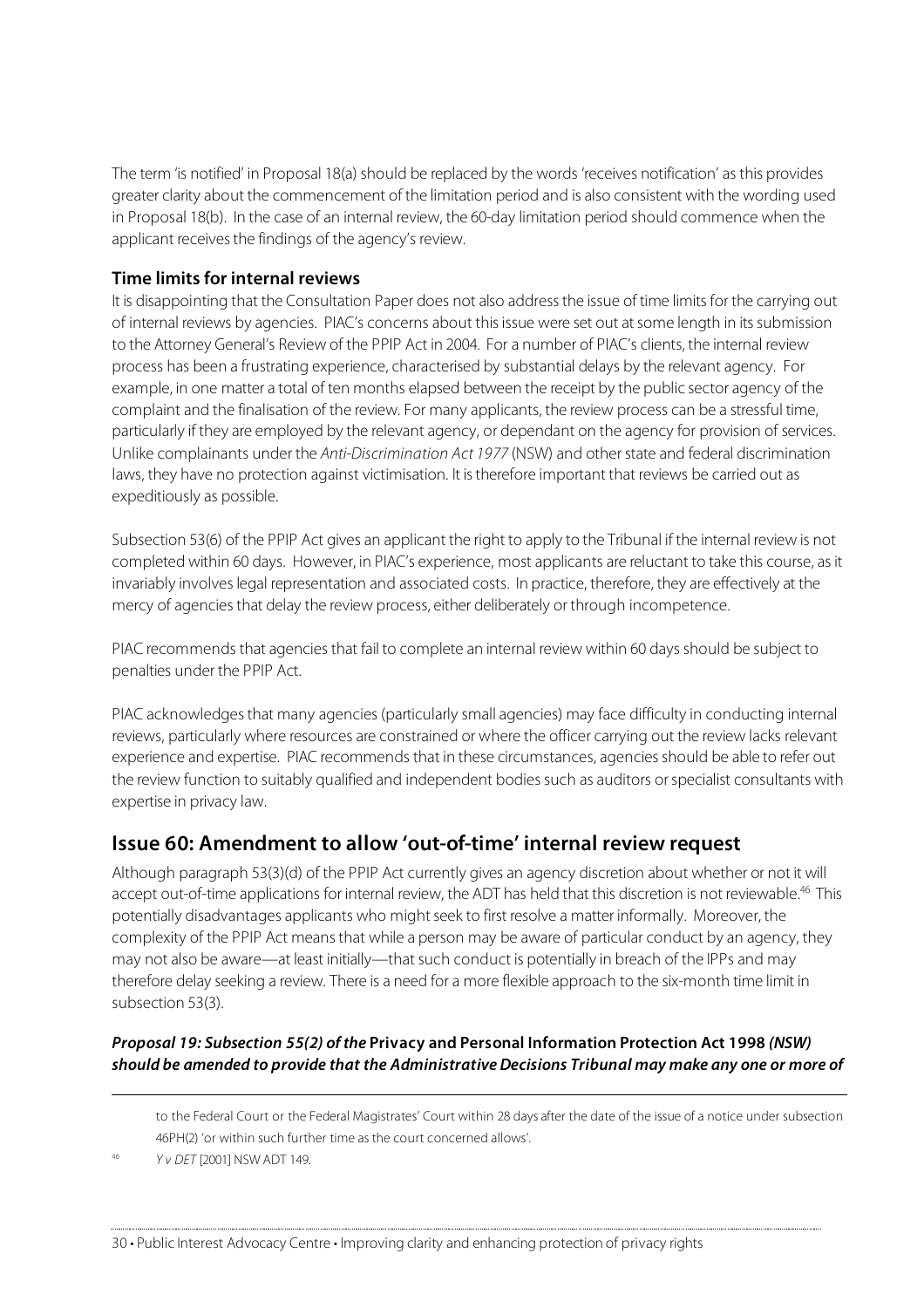**the orderslisted in subsections(a)-(g) on finding that the public sector agency's conduct the subject of the review was conduct that:**

٠ **contravened an IPP that applied to the agency;**

 $\overline{a}$ 

- ٠ **contravened a privacy code of practice that applied to the agency; or**
- **amounted to disclosure by the agency of private information kept in a public register.**

PIAC does notsupport this proposal. It istrue that, as currently worded, subsection 55(2) of the PPIP Act does not require the ADT to make a finding that the conduct has breached the provisions of the PPIP Act before granting one of the listed remedies. However, this allowsthe ADT a certain degree of flexibility in the granting of remedies.

To require the ADT to first find that an agency's conduct has contravened an IPP or a privacy code of practice before it is able to grant a remedy is likely to limit this flexibility and to even render some of the remedies inoperable. For example, paragraph 55(2)(c) allows the Tribunal to make an order requiring an agency to perform an IPP or privacy code of practice. It is difficult to see how thisremedy could be granted if it is first necessary to find that there has already been a breach of an IPP or privacy code of practice. Proposal 19 would also appear to rule out injunctive relief<sup>47</sup>, and orders requiring a public sector agency not to disclose personal information contained in a public register. 48

#### **Proposal 20: Section 56 of the Privacy and Personal Information Protection Act 1998 (NSW)should be amended to include a provision that the Privacy Commissioner has a right to appear and be heard in any proceedings before the Appeal Panel of the Administrative Decisions Tribunal.**

PIAC supports this proposal in respect of any proceedings under the PPIP Act. While the legislation provides a clear right for the Privacy Commissioner to appear and be heard in any proceedings before the ADT, it is currently unclear whether the Commissioner also has thisright in relation to proceedings before the Appeals Panel of the ADT. Given the potential for the Commissioner to provide assistance to the Appeals Panel in matters relating to the scope and operation of the legislation, section 56 should be amended to make it clear that this right exists.

There should also be clear provisions in the Act to ensure that the Privacy Commissioner is notified when proceedings are lodged with the Appeals Panel, and that he/she is able to accessthe relevant documentsin relation to the proceedings though the registry of the ADT.

The right of the Privacy Commissioner to appear in jurisdictions beyond the ADT (for example, the NSW Court of Appeal) should also be clarified in section 55.

PIAC notes, however, that any right to appear and be heard before the Appeals Panel or any subsequent jurisdiction will only be a hollow right, unless the Privacy Commissioner is adequately resourced to actually carry out this function effectively. In recent years, the Privacy Commissioner has been unable to appear in a

<sup>&</sup>lt;sup>47</sup> See, for example, section 55(2)(b), which allows the ADT to make an order requiring the public sector agency to refrain from any conduct of action in contravention of an IPP or privacy code of practice. though query whether it is possible to seek injunctions under PPIP Act: Wykanak v Dept Local Govt [2002] NSWADT 208.

<sup>48</sup> See, for example, section 55(2)(c), which allows the ADT to make an order requiring the performance of an IPP or a privacy code of practice. It is difficult to see how the ADT could make this order if it wasfirst required to find that there had been conduct by the agency in breach of an IPP or privacy code of practice.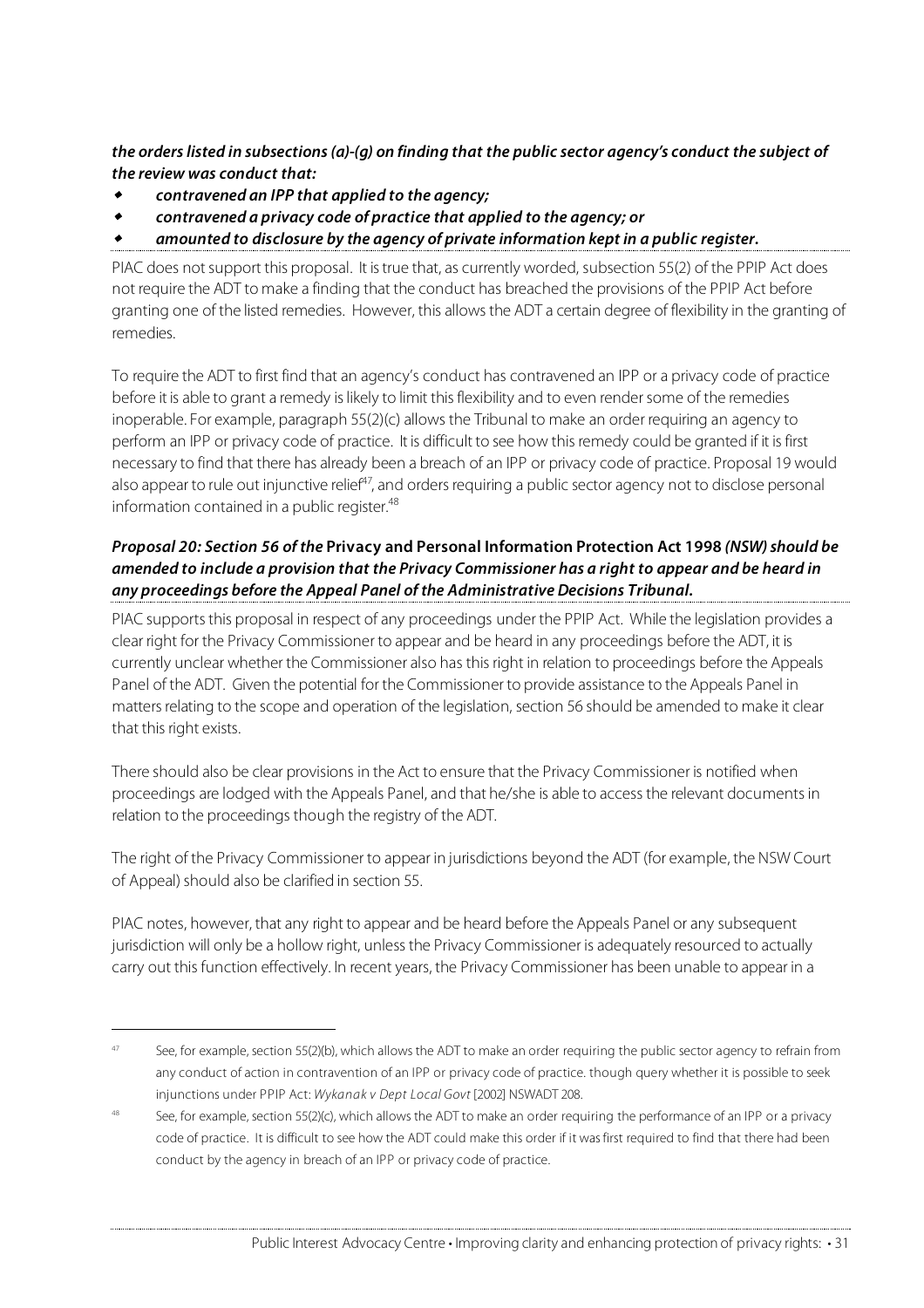number of landmark privacy cases due to lack of funding.<sup>49</sup>This has been described by the NSW Court of Appeal as 'unfortunate'<sup>50</sup> and has the potential to have an adverse impact on the future development of privacy law in New South Wales. PIAC therefore urges the NSW Government to ensure that adequate funding is provided to the Privacy Commissioner to enable him/her to intervene in any mattersthat raise issues concerning statutory interpretation of the PPIP Act.

## **Issue 61: Amendment to empower Privacy Commissioner to make final determination of a complaint**

PIAC submits that final determinations should continue to be made by the ADT. In PIAC's experience, many cases under the PPIP Act raise complex issues of statutory interpretation and it is more appropriate that these be decided by the ADT asthisis more likely to result in a solid body of jurisprudence about the interpretation of the provisions of the Act. PIAC notes the almost complete absence of a comparable body of jurisprudence under the Privacy Act 1988 (Cth) where the Federal Court and the Federal Magistrates Court have not been able to consider cases under that Act due to the lack of determinations issued under section 52 of that Act by the Privacy Commissioner. 51

PIAC acknowledgesthe expertise of the Privacy Commissioner and the potential that a 'Commissioner Determination Model' has for offering a quicker and cheaper system for resolving privacy complaints. However, such a model is too dependant for its success on significant levels of government funding. If the Privacy Commissioner is not adequately funded—as has been the case now, over many years—accessto justice is likely to suffer.

# **Chapter 8**

# **Issue 62: Rationalising the disclosure, access and correction provisions of privacy and freedom of information laws**

The overlap between the access and corrections provisions in the PPIP Act and Freedom of Information Act 1989 (NSW) has been the source of much confusion and delay and PIAC agreesthat the provisions should be rationalised.

PIAC has approach the issue of rationalisation by considering the different purposes of the PPIP Act and freedom of information legislation. The PPIP Act is concerned with protecting individual's right to privacy, including having their personal information protected by government, while the FOI Act isintended to ensure government accountability by allowing citizensto access government information.

Thus, PIAC submits that the right to access and correct one's personal information should be dealt with under the PPIP Act and the corresponding provisions of the Freedom of Information Act 1998 (NSW) and Local Government Act 1993 (NSW) should be repealed.

<sup>&</sup>lt;sup>49</sup> In Macquarie University v FM [2005] NSWCA 192, the NSW Court of Appeal noted that the Privacy Commissioner did not appear due to 'financial constraints'.

<sup>50</sup> Ibid. The Court also noted that it 'would have been assisted by further submissions'.

<sup>&</sup>lt;sup>51</sup> Privacy Act 1988 (Cth) s 55A allows proceedings to be commenced in the Federal Court or Federal Magistrates' Court to enforce a determination under section 52 of the Act.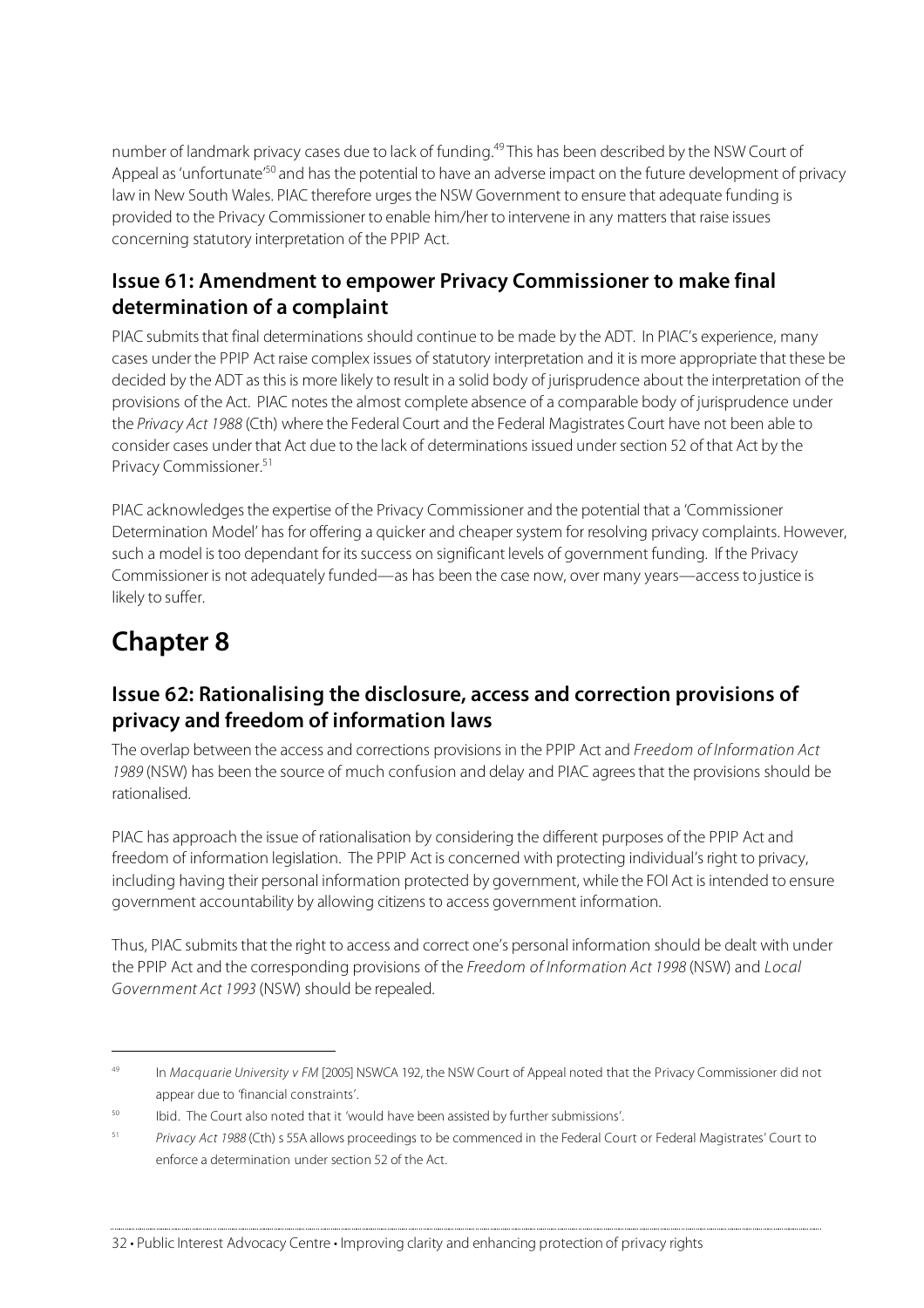# **Issue 63: Access rights through freedom of information laws**

PIAC does not support the option of providing access rights in relation to personal information through freedom of information laws. The rights to access and amend one's personal information are fundamentally privacy rights that are more appropriately dealt with under privacy than under freedom of information legislation.

PIAC submits that the right to access and correct one's personal information should be dealt with under the PPIP Act and the corresponding provisions of the Freedom of Information Act 1998 (NSW) (**the FOI Act**) should be repealed so that they this Act islimited to dealing with all other information held by government. Section 5 and subsection 20(5) of the PPIP Act should be repealed and consideration should be given to which exemptions currently found in the FOI Act should be retained in relation to personal information. Those exemptions should then be inserted into the PPIP Act.

To simplify the process of accessing information, PIAC submitsthat an applicantshould not have to identify whether they are making a request under the PPIP Act orthe FOI Act. Instead an applicant would complete a generic 'Information Request' form, setting out the information they request accessto. Each public sector agency should have an 'information officer' who isrequired to acknowledge receipt of all information requests within 14 days. An acknowledgement of an information request should confirm that the request has been received, which Act it will be dealt with under (based on whether it is a request for the individual's own personal information or any other information held by the government), explain the relevant timeframes for processing the request. If the request isto be dealt with under the FOI Act, the information officershould explain that the request will not be processed until the application fee isreceived. If the request is mixed, then the applicant would still be required to pay the FOI application fee, but the different parts of the request would be dealt with as though 2 separate requests had been made under the FOI Act and the PPIP Act. This procedure would simplify the process for individuals making it easier for them to access public information.

Subsections 12(6)-(8) of the Local Government Act 1993 (NSW) should also be repealed so that all requests for accessto a person's personal information held by a local authority will also be dealt with under the PPIP Act.

### **Issue 64: Achieving consistency in complaints-handling and review procedures in privacy and freedom of information laws**

See issue 62 & 63 above. If the PPIP Act and the FOI Act were rationalised, then thisissue would not arise.

However, PIAC suggests that the PPIP Act be amended to specify time limits that agencies must adhere to in carrying out internal reviews. Many of PIAC's clients find the internal review processto be lengthy and frustrating, with agencies sometimes taking up to 12 months to carry out a review.

### **Issue 65: Amalgamation of the administration of freedom of information and privacy legislation**

PIAC suggests that consideration should be given to adopting the recommendation of the Solomon report that the Information Commissionershould administer both the FOI Act and the PPIP Act to ensure that tensions between these Acts are managed. However, if this approach is adopted, PIAC suggests that within the office of